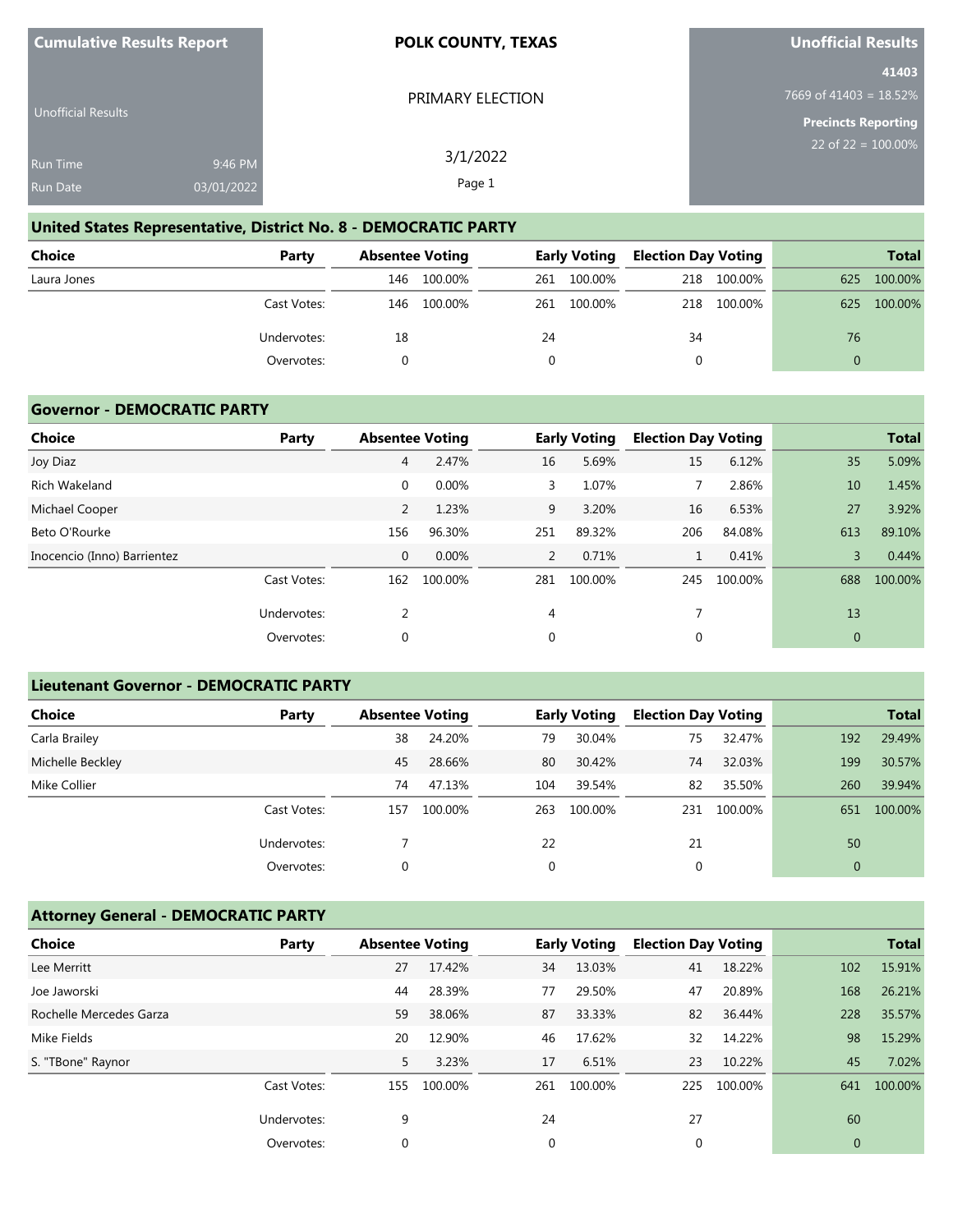| <b>Cumulative Results Report</b> |                       | <b>POLK COUNTY, TEXAS</b> | <b>Unofficial Results</b>                                      |
|----------------------------------|-----------------------|---------------------------|----------------------------------------------------------------|
| Unofficial Results               |                       | PRIMARY ELECTION          | 41403<br>7669 of 41403 = 18.52%                                |
| Run Time<br>Run Date             | 9:46 PM<br>03/01/2022 | 3/1/2022<br>Page 2        | <b>Precincts Reporting</b><br>22 of 22 = $\overline{100.00\%}$ |

# **Comptroller of Public Accounts - DEMOCRATIC PARTY**

| <b>Choice</b>    | Party       | <b>Absentee Voting</b> |         |             | <b>Early Voting</b> | <b>Election Day Voting</b> |         |              | <b>Total</b> |
|------------------|-------------|------------------------|---------|-------------|---------------------|----------------------------|---------|--------------|--------------|
| Janet T. Dudding |             | 89                     | 60.54%  | 138         | 52.67%              | 104                        | 46.85%  | 331          | 52.46%       |
| Tim Mahoney      |             | 39                     | 26.53%  | 71          | 27.10%              | 63                         | 28.38%  | 173          | 27.42%       |
| Angel Luis Vega  |             | 19                     | 12.93%  | 53          | 20.23%              | 55                         | 24.77%  | 127          | 20.13%       |
|                  | Cast Votes: | 147                    | 100.00% | 262         | 100.00%             | 222                        | 100.00% | 631          | 100.00%      |
|                  | Undervotes: | 17                     |         | 23          |                     | 30                         |         | 70           |              |
|                  | Overvotes:  | 0                      |         | $\mathbf 0$ |                     | 0                          |         | $\mathbf{0}$ |              |

## **Commissioner of the General Land Office - DEMOCRATIC PARTY**

| <b>Choice</b>        | Party       | <b>Absentee Voting</b> |         |     | <b>Early Voting</b> | <b>Election Day Voting</b> |         |              | <b>Total</b> |
|----------------------|-------------|------------------------|---------|-----|---------------------|----------------------------|---------|--------------|--------------|
| Jinny Suh            |             | 37                     | 25.34%  | 55  | 21.91%              | 50                         | 22.42%  | 142          | 22.90%       |
| Sandragrace Martinez |             | 30                     | 20.55%  | 54  | 21.51%              | 51                         | 22.87%  | 135          | 21.77%       |
| Jay Kleberg          |             | 61                     | 41.78%  | 72  | 28.69%              | 45                         | 20.18%  | 178          | 28.71%       |
| Michael Lange        |             | 18                     | 12.33%  | 70  | 27.89%              | 77                         | 34.53%  | 165          | 26.61%       |
|                      | Cast Votes: | 146                    | 100.00% | 251 | 100.00%             | 223                        | 100.00% | 620          | 100.00%      |
|                      | Undervotes: | 18                     |         | 34  |                     | 29                         |         | 81           |              |
|                      | Overvotes:  | 0                      |         | 0   |                     | 0                          |         | $\mathbf{0}$ |              |

# **Commissioner of Agriculture - DEMOCRATIC PARTY**

| <b>Choice</b> | Party       | <b>Absentee Voting</b> |         |     | <b>Early Voting</b> | <b>Election Day Voting</b> |         |              | <b>Total</b> |
|---------------|-------------|------------------------|---------|-----|---------------------|----------------------------|---------|--------------|--------------|
| Ed Ireson     |             | 39                     | 26.35%  | 45  | 17.18%              | 59                         | 26.82%  | 143          | 22.70%       |
| Susan Hays    |             | 109                    | 73.65%  | 217 | 82.82%              | 161                        | 73.18%  | 487          | 77.30%       |
|               | Cast Votes: | 148                    | 100.00% | 262 | 100.00%             | 220                        | 100.00% | 630          | 100.00%      |
|               | Undervotes: | 16                     |         | 23  |                     | 32                         |         | 71           |              |
|               | Overvotes:  |                        |         | 0   |                     | 0                          |         | $\mathbf{0}$ |              |

### **Railroad Commissioner - DEMOCRATIC PARTY**

| <b>Choice</b> | Party       |     | <b>Absentee Voting</b> |     | <b>Early Voting</b> |    | <b>Election Day Voting</b> |     | <b>Total</b> |
|---------------|-------------|-----|------------------------|-----|---------------------|----|----------------------------|-----|--------------|
| Luke Warford  |             | 141 | 100.00%                | 252 | 100.00%             |    | 211 100.00%                | 604 | 100.00%      |
|               | Cast Votes: | 141 | 100.00%                | 252 | 100.00%             |    | 211 100.00%                | 604 | 100.00%      |
|               | Undervotes: | 23  |                        | 33  |                     | 41 |                            | 97  |              |
|               | Overvotes:  |     |                        |     |                     |    |                            |     |              |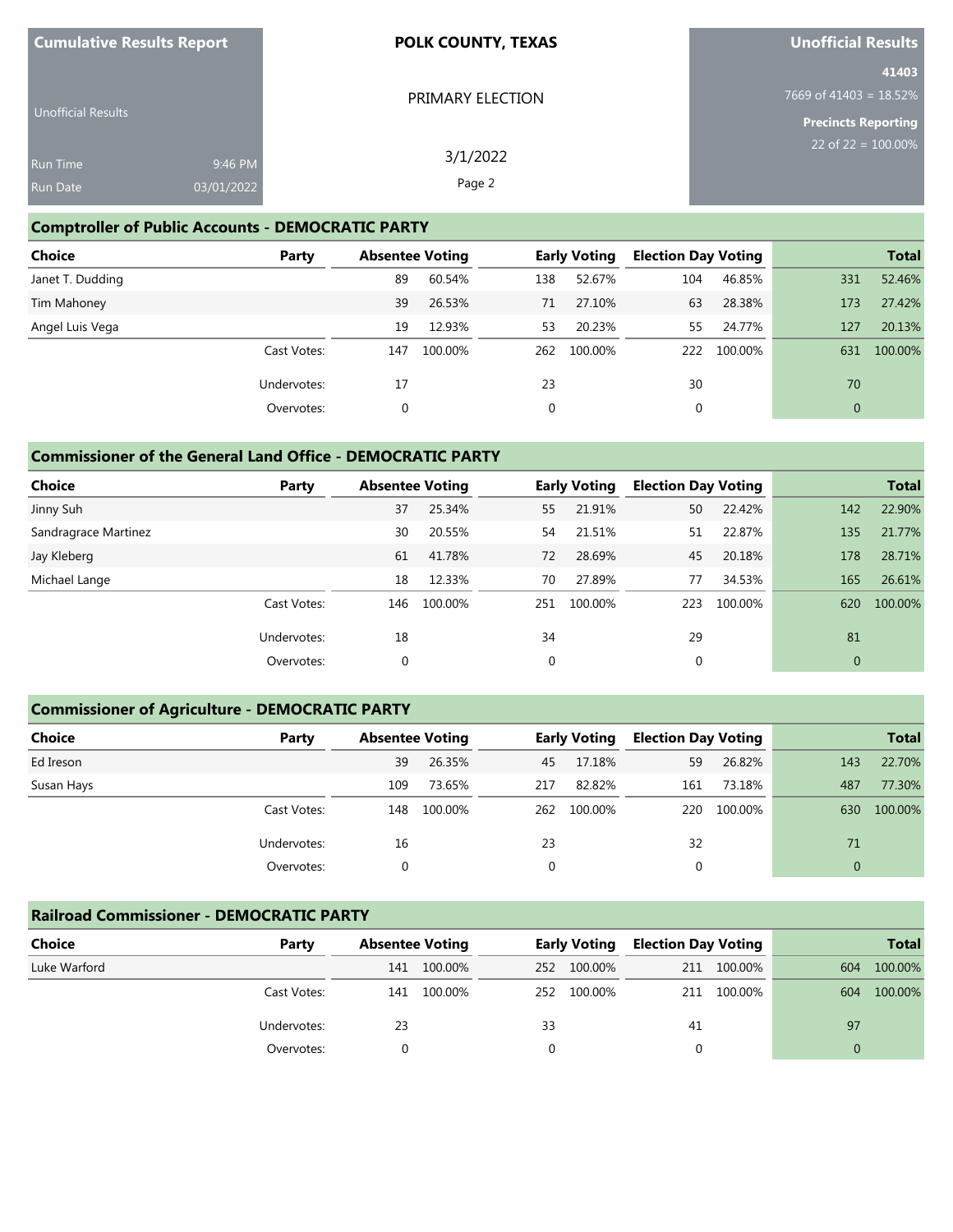| <b>Cumulative Results Report</b> | <b>POLK COUNTY, TEXAS</b> | <b>Unofficial Results</b>       |
|----------------------------------|---------------------------|---------------------------------|
|                                  | PRIMARY ELECTION          | 41403<br>7669 of 41403 = 18.52% |
| <b>Unofficial Results</b>        |                           | Precincts Reporting             |
| 9:46 PM<br>Run Time              | 3/1/2022                  | 22 of 22 = $100.00\%$           |
| 03/01/2022<br>Run Date           | Page 3                    |                                 |

### **Justice, Supreme Court, Place 3 - DEMOCRATIC PARTY**

| <b>Choice</b> | Party       |     | <b>Absentee Voting</b> |     | <b>Early Voting</b> |     | Election Day Voting |          | <b>Total</b> |
|---------------|-------------|-----|------------------------|-----|---------------------|-----|---------------------|----------|--------------|
| Erin A Nowell |             | 139 | 100.00%                | 248 | 100.00%             | 212 | 100.00%             | 599      | 100.00%      |
|               | Cast Votes: | 139 | 100.00%                | 248 | 100.00%             | 212 | 100.00%             | 599      | 100.00%      |
|               | Undervotes: | 25  |                        | 37  |                     | 40  |                     | 102      |              |
|               | Overvotes:  |     |                        |     |                     |     |                     | $\Omega$ |              |

### **Justice, Supreme Court, Place 5 - DEMOCRATIC PARTY**

| <b>Choice</b>  | Party       | <b>Absentee Voting</b> |         | <b>Early Voting</b> |         | <b>Election Day Voting</b> |             | <b>Total</b> |         |
|----------------|-------------|------------------------|---------|---------------------|---------|----------------------------|-------------|--------------|---------|
| Amanda Reichek |             | 142                    | 100.00% | 248                 | 100.00% |                            | 212 100.00% | 602          | 100.00% |
|                | Cast Votes: | 142                    | 100.00% | 248                 | 100.00% |                            | 212 100.00% | 602          | 100.00% |
|                | Undervotes: | 22                     |         | 37                  |         | 40                         |             | 99           |         |
|                | Overvotes:  |                        |         |                     |         |                            |             |              |         |

### **Justice, Supreme Court, Place 9 - DEMOCRATIC PARTY**

| <b>Choice</b>   | Party       |     | <b>Absentee Voting</b> |     | <b>Early Voting</b> |     | <b>Election Day Voting</b> |     | <b>Total</b> |
|-----------------|-------------|-----|------------------------|-----|---------------------|-----|----------------------------|-----|--------------|
| Julia Maldonado |             | 141 | 100.00%                | 251 | 100.00%             | 215 | 100.00%                    | 607 | 100.00%      |
|                 | Cast Votes: | 141 | 100.00%                | 251 | 100.00%             | 215 | 100.00%                    | 607 | 100.00%      |
|                 | Undervotes: | 23  |                        | 34  |                     | 37  |                            | 94  |              |
|                 | Overvotes:  |     |                        |     |                     |     |                            |     |              |

### **Judge, Court of Criminal Appeals, Place 5 - DEMOCRATIC PARTY**

| Choice       | Party       |     | <b>Absentee Voting</b> |     | <b>Early Voting</b> |     | <b>Election Day Voting</b> |     | <b>Total</b> |
|--------------|-------------|-----|------------------------|-----|---------------------|-----|----------------------------|-----|--------------|
| Dana Huffman |             | 143 | 100.00%                | 254 | 100.00%             | 217 | 100.00%                    | 614 | 100.00%      |
|              | Cast Votes: | 143 | 100.00%                | 254 | 100.00%             | 217 | 100.00%                    | 614 | 100.00%      |
|              | Undervotes: | 21  |                        | 31  |                     | 35  |                            | 87  |              |
|              | Overvotes:  |     |                        |     |                     |     |                            |     |              |

# **Judge, Court of Criminal Appeals, Place 6 - DEMOCRATIC PARTY**

| Choice         | Party       | <b>Absentee Voting</b> |         | <b>Early Voting</b> |         | <b>Election Day Voting</b> |         |     | Total   |
|----------------|-------------|------------------------|---------|---------------------|---------|----------------------------|---------|-----|---------|
| Robert Johnson |             | 140                    | 100.00% | 252                 | 100.00% | 214                        | 100.00% | 606 | 100.00% |
|                | Cast Votes: | 140                    | 100.00% | 252                 | 100.00% | 214                        | 100.00% | 606 | 100.00% |
|                | Undervotes: | 24                     |         | 33                  |         | 38                         |         | 95  |         |
|                | Overvotes:  |                        |         |                     |         |                            |         |     |         |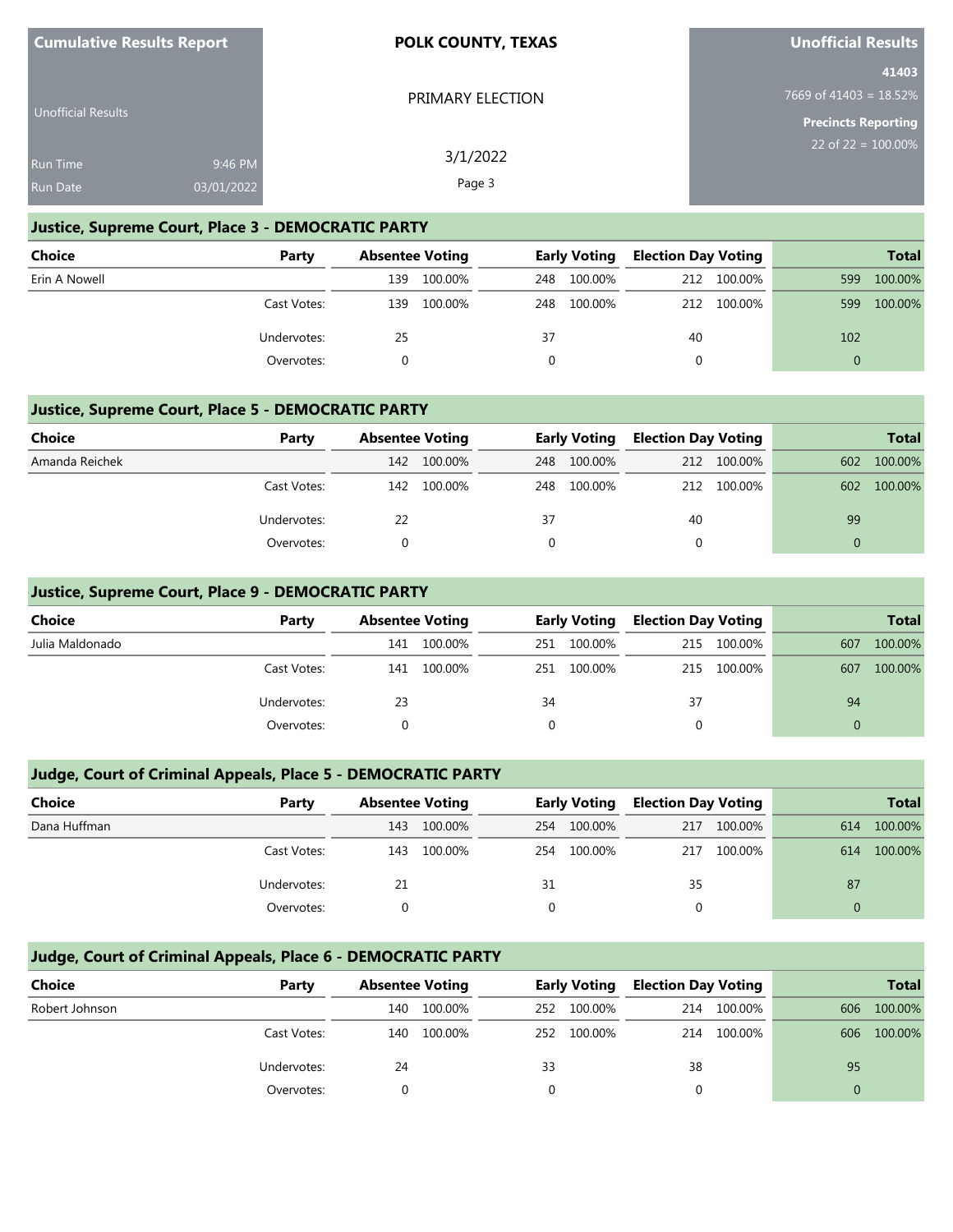| <b>Cumulative Results Report</b> |            | <b>POLK COUNTY, TEXAS</b> | <b>Unofficial Results</b>          |  |  |
|----------------------------------|------------|---------------------------|------------------------------------|--|--|
| Unofficial Results               |            | PRIMARY ELECTION          | 41403<br>7669 of 41403 = $18.52\%$ |  |  |
|                                  |            |                           | <b>Precincts Reporting</b>         |  |  |
| <b>Run Time</b>                  | 9:46 PM    | 3/1/2022                  | 22 of 22 = $\overline{100.00\%}$   |  |  |
| <b>Run Date</b>                  | 03/01/2022 | Page 4                    |                                    |  |  |

#### **State Senator, District No. 3 - DEMOCRATIC PARTY**

**Cumulative Results Report**

| Choice        | Party       | <b>Absentee Voting</b> |         | <b>Early Voting</b> |         | <b>Election Day Voting</b> |             |          | <b>Total</b> |
|---------------|-------------|------------------------|---------|---------------------|---------|----------------------------|-------------|----------|--------------|
| Steve Russell |             | 142                    | 100.00% | 244                 | 100.00% | 211                        | 100.00%     | 597      | 100.00%      |
|               | Cast Votes: | 142                    | 100.00% | 244                 | 100.00% |                            | 211 100.00% | 597      | 100.00%      |
|               | Undervotes: | 22                     |         | 41                  |         | 41                         |             | 104      |              |
|               | Overvotes:  |                        |         |                     |         |                            |             | $\Omega$ |              |

#### **State Representative, District No. 9 - DEMOCRATIC PARTY**

| <b>Choice</b> | Party       | <b>Absentee Voting</b> |             | <b>Early Voting</b> |             | <b>Election Day Voting</b> |             |          | <b>Total</b> |
|---------------|-------------|------------------------|-------------|---------------------|-------------|----------------------------|-------------|----------|--------------|
| Jason Rogers  |             | 142                    | 100.00%     | 246                 | 100.00%     |                            | 209 100.00% | 597      | 100.00%      |
|               | Cast Votes: |                        | 142 100.00% |                     | 246 100.00% |                            | 209 100.00% | 597      | 100.00%      |
|               | Undervotes: | 22                     |             | 39                  |             | 43                         |             | 104      |              |
|               | Overvotes:  |                        |             |                     |             | 0                          |             | $\Omega$ |              |

### **Justice, 9th Court of Appeals District, Place No. 2 - DEMOCRATIC PARTY**

| <b>Choice</b> | Party       |     | <b>Absentee Voting</b> |          | <b>Early Voting</b> |    | <b>Election Day Voting</b> |          | <b>Total</b> |
|---------------|-------------|-----|------------------------|----------|---------------------|----|----------------------------|----------|--------------|
| Bob Mabry     |             | 141 | 100.00%                | 244      | 100.00%             |    | 208 100.00%                | 593      | 100.00%      |
|               | Cast Votes: | 141 | 100.00%                | 244      | 100.00%             |    | 208 100.00%                | 593      | 100.00%      |
|               | Undervotes: | 23  |                        | 41       |                     | 44 |                            | 108      |              |
|               | Overvotes:  |     |                        | $\Omega$ |                     | 0  |                            | $\Omega$ |              |

### **County Chairman - DEMOCRATIC PARTY**

| <b>Choice</b> | Party       | <b>Absentee Voting</b> |         |    | <b>Early Voting</b> |          | <b>Election Day Voting</b> | <b>Total</b> |         |
|---------------|-------------|------------------------|---------|----|---------------------|----------|----------------------------|--------------|---------|
| Ann Turney    |             | 137                    | 100.00% |    | 248 100.00%         | 218      | 100.00%                    | 603          | 100.00% |
|               | Cast Votes: | 137                    | 100.00% |    | 248 100.00%         |          | 218 100.00%                | 603          | 100.00% |
|               | Undervotes: | 27                     |         | 37 |                     | 34       |                            | 98           |         |
|               | Overvotes:  |                        |         |    |                     | $\Omega$ |                            |              |         |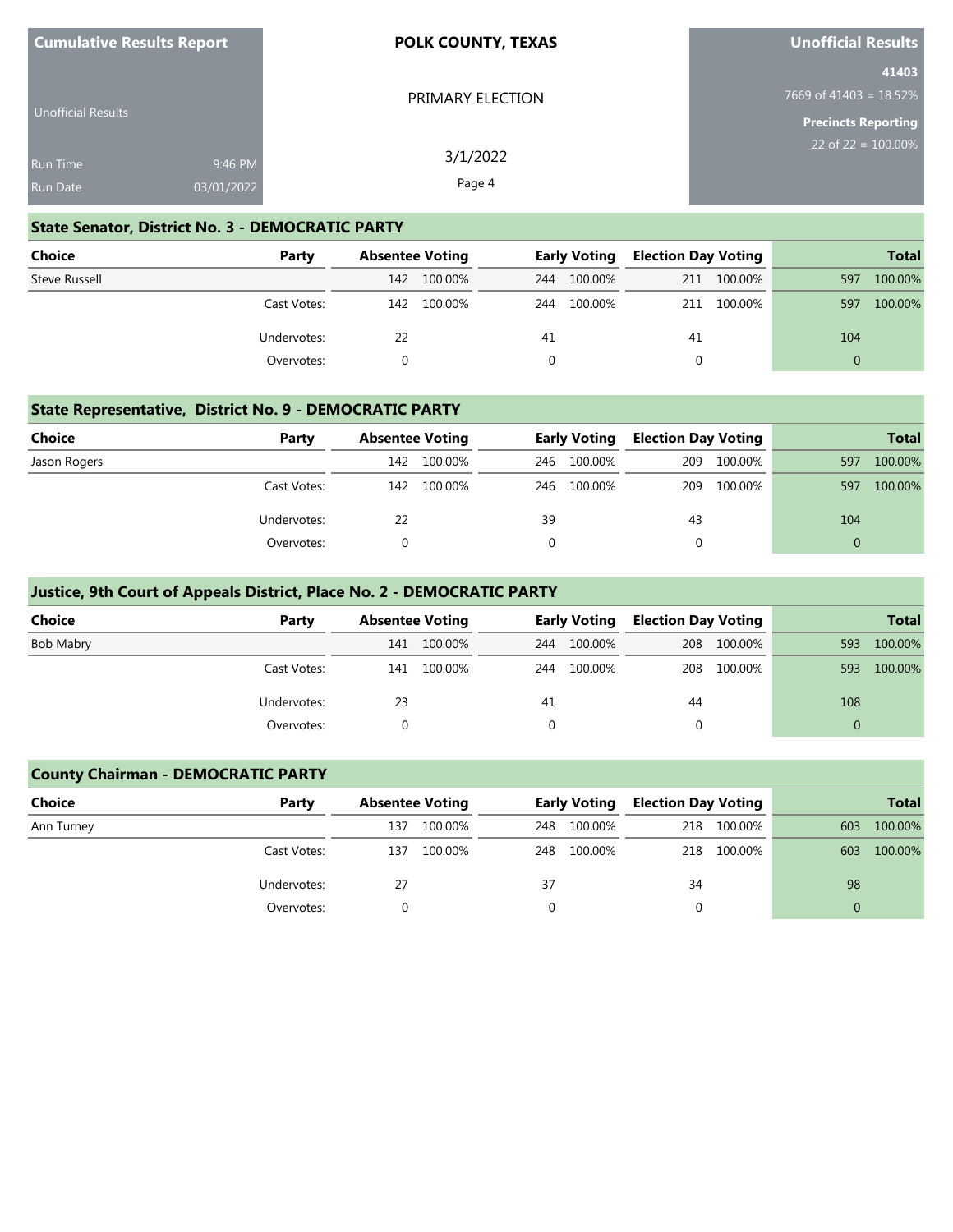| <b>Cumulative Results Report</b> | <b>POLK COUNTY, TEXAS</b> | Unofficial Results               |  |  |
|----------------------------------|---------------------------|----------------------------------|--|--|
|                                  |                           | 41403                            |  |  |
|                                  | PRIMARY ELECTION          | 7669 of 41403 = $18.52\%$        |  |  |
| <b>Unofficial Results</b>        |                           | <b>Precincts Reporting</b>       |  |  |
| 9:46 PM<br><b>Run Time</b>       | 3/1/2022                  | 22 of 22 = $\overline{100.00\%}$ |  |  |
| 03/01/2022<br>Run Date           | Page 5                    |                                  |  |  |

# **United States Representative, District No. 8 - REPUBLICAN PARTY**

| Choice                   | Party       | <b>Absentee Voting</b> |         |             | <b>Early Voting</b> | <b>Election Day Voting</b> |         |              | <b>Total</b> |
|--------------------------|-------------|------------------------|---------|-------------|---------------------|----------------------------|---------|--------------|--------------|
| Chuck Montgomery         |             | 17                     | 6.77%   | 192         | 5.04%               | 170                        | 7.19%   | 379          | 5.90%        |
| Jessica Wellington       |             | 12                     | 4.78%   | 117         | 3.07%               | 64                         | 2.71%   | 193          | 3.00%        |
| Jonathan Hullihan        |             | 11                     | 4.38%   | 204         | 5.35%               | 147                        | 6.22%   | 362          | 5.64%        |
| Taylor M. Whichard IV    |             | 1                      | 0.40%   | 26          | 0.68%               | 19                         | 0.80%   | 46           | 0.72%        |
| Jonathan A. Mitchell     |             | 6                      | 2.39%   | 139         | 3.65%               | 92                         | 3.89%   | 237          | 3.69%        |
| Morgan Luttrell          |             | 104                    | 41.43%  | 2,150       | 56.43%              | 1,261                      | 53.36%  | 3,515        | 54.72%       |
| Betsy Bates              |             | 4                      | 1.59%   | 96          | 2.52%               | 55                         | 2.33%   | 155          | 2.41%        |
| Dan McKaughan            |             | 8                      | 3.19%   | 48          | 1.26%               | 41                         | 1.74%   | 97           | 1.51%        |
| Michael Philips          |             | 2                      | 0.80%   | 40          | 1.05%               | 16                         | 0.68%   | 58           | 0.90%        |
| <b>Christian Collins</b> |             | 74                     | 29.48%  | 695         | 18.24%              | 432                        | 18.28%  | 1,201        | 18.70%       |
| Candice C. Burrows       |             | 12                     | 4.78%   | 103         | 2.70%               | 66                         | 2.79%   | 181          | 2.82%        |
|                          | Cast Votes: | 251                    | 100.00% | 3,810       | 100.00%             | 2,363                      | 100.00% | 6,424        | 100.00%      |
|                          | Undervotes: | 17                     |         | 321         |                     | 206                        |         | 544          |              |
|                          | Overvotes:  | $\mathbf{0}$           |         | $\mathbf 0$ |                     | 0                          |         | $\mathbf{0}$ |              |

## **Governor - REPUBLICAN PARTY**

| <b>Choice</b>     | <b>Party</b> | <b>Absentee Voting</b> |         |             | <b>Early Voting</b> | <b>Election Day Voting</b> |         |              | <b>Total</b> |
|-------------------|--------------|------------------------|---------|-------------|---------------------|----------------------------|---------|--------------|--------------|
| Greg Abbott       |              | 191                    | 72.08%  | 2,706       | 67.58%              | 1,635                      | 65.35%  | 4,532        | 66.93%       |
| <b>Rick Perry</b> |              | 10                     | 3.77%   | 180         | 4.50%               | 105                        | 4.20%   | 295          | 4.36%        |
| Don Huffines      |              | 15                     | 5.66%   | 388         | 9.69%               | 292                        | 11.67%  | 695          | 10.26%       |
| Chad Prather      |              | 5                      | 1.89%   | 181         | 4.52%               | 152                        | 6.08%   | 338          | 4.99%        |
| Kandy Kaye Horn   |              | 2                      | 0.75%   | 46          | 1.15%               | 29                         | 1.16%   | 77           | 1.14%        |
| Danny Harrison    |              | $\mathbf{1}$           | 0.38%   | 15          | 0.37%               | 6                          | 0.24%   | 22           | 0.32%        |
| Paul Belew        |              | 2                      | 0.75%   | 7           | 0.17%               | 12                         | 0.48%   | 21           | 0.31%        |
| Allen B. West     |              | 39                     | 14.72%  | 481         | 12.01%              | 271                        | 10.83%  | 791          | 11.68%       |
|                   | Cast Votes:  | 265                    | 100.00% | 4,004       | 100.00%             | 2,502                      | 100.00% | 6,771        | 100.00%      |
|                   | Undervotes:  | 3                      |         | 127         |                     | 67                         |         | 197          |              |
|                   | Overvotes:   | 0                      |         | $\mathbf 0$ |                     | 0                          |         | $\mathbf{0}$ |              |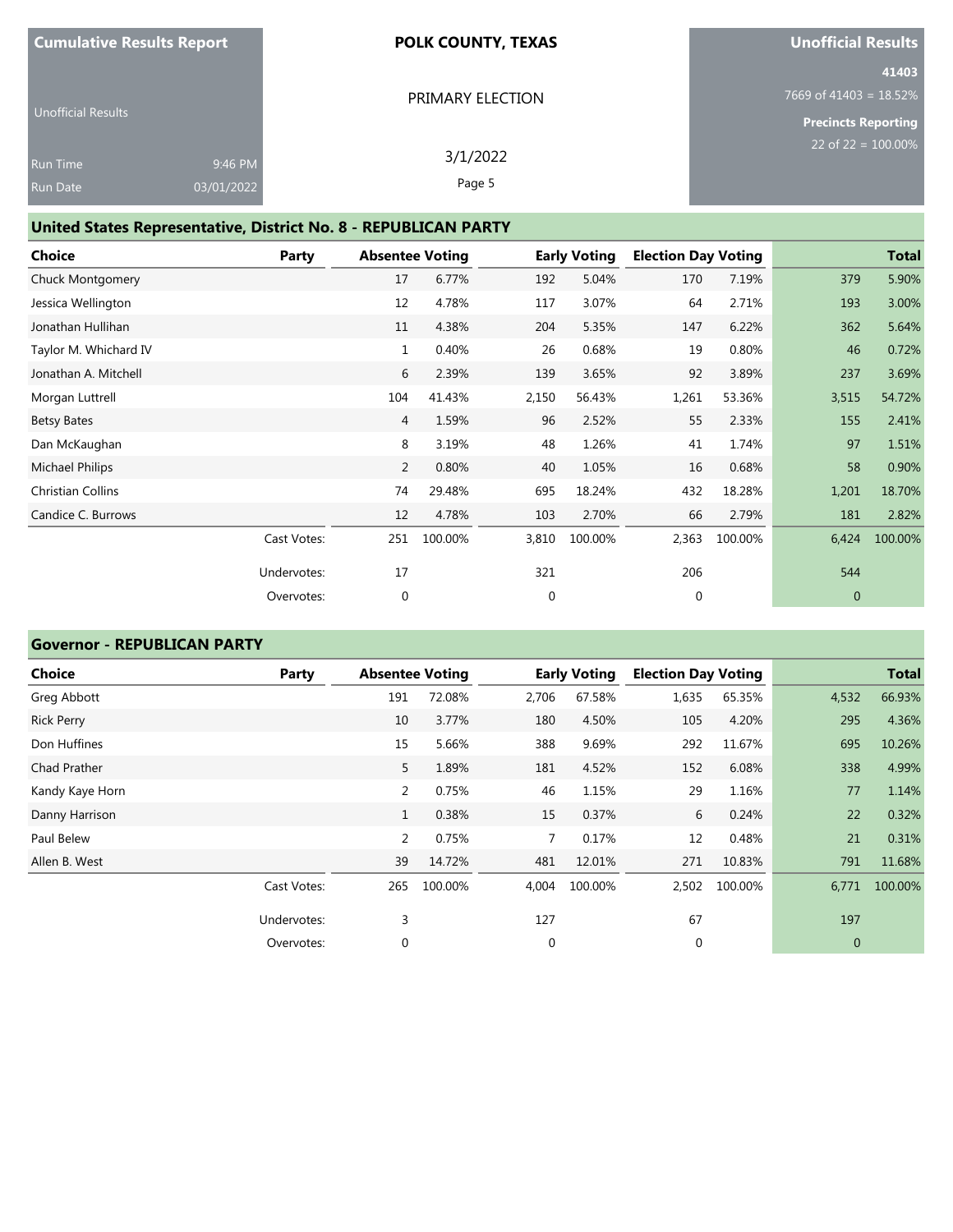| <b>Cumulative Results Report</b> | <b>POLK COUNTY, TEXAS</b> | Unofficial Results               |
|----------------------------------|---------------------------|----------------------------------|
|                                  |                           | 41403                            |
|                                  | PRIMARY ELECTION          | 7669 of 41403 = $18.52\%$        |
| <b>Unofficial Results</b>        |                           | <b>Precincts Reporting</b>       |
| Run Time                         | 3/1/2022<br>9:46 PM       | 22 of 22 = $\overline{100.00\%}$ |
| Run Date                         | Page 6<br>03/01/2022      |                                  |

### **Lieutenant Governor - REPUBLICAN PARTY**

| <b>Election Day Voting</b><br><b>Total</b> |        | <b>Early Voting</b> |       | <b>Absentee Voting</b> |                | Party       | <b>Choice</b>   |
|--------------------------------------------|--------|---------------------|-------|------------------------|----------------|-------------|-----------------|
| 80.98%<br>1,920<br>81.17%<br>5,228         | 81.10% |                     | 3,089 | 83.91%                 | 219            |             | Dan Patrick     |
| 116<br>4.89%<br>4.27%<br>275               | 3.94%  |                     | 150   | 3.45%                  | 9              |             | Aaron Sorrells  |
| 99<br>4.18%<br>4.19%<br>270                | 4.25%  |                     | 162   | 3.45%                  | 9              |             | Trayce Bradford |
| 50<br>2.34%<br>2.11%<br>151                | 2.36%  |                     | 90    | 4.21%                  | 11             |             | Zach Vance      |
| 128<br>5.40%<br>5.98%<br>385               | 6.51%  |                     | 248   | 3.45%                  | 9              |             | Daniel Miller   |
| 58<br>2.45%<br>2.05%<br>132                | 1.84%  |                     | 70    | 1.53%                  | $\overline{4}$ |             | Todd M. Bullis  |
| 100.00%<br>100.00%<br>2,371<br>6,441       |        | 100.00%             | 3,809 | 100.00%                | 261            | Cast Votes: |                 |
| 527<br>198                                 |        |                     | 322   |                        | 7              | Undervotes: |                 |
| $\mathbf{0}$<br>0                          |        |                     | 0     |                        | 0              | Overvotes:  |                 |
|                                            |        |                     |       |                        |                |             |                 |

# **Attorney General - REPUBLICAN PARTY**

| <b>Choice</b>  | Party       | <b>Absentee Voting</b> |         | <b>Early Voting</b> |         | <b>Election Day Voting</b> |         |       | <b>Total</b> |
|----------------|-------------|------------------------|---------|---------------------|---------|----------------------------|---------|-------|--------------|
| Ken Paxton     |             | 126                    | 47.73%  | 1,704               | 42.98%  | 1,158                      | 47.27%  | 2,988 | 44.74%       |
| George P. Bush |             | 56                     | 21.21%  | 1,029               | 25.95%  | 740                        | 30.20%  | 1,825 | 27.32%       |
| Eva Guzman     |             | 56                     | 21.21%  | 748                 | 18.87%  | 222                        | 9.06%   | 1,026 | 15.36%       |
| Louie Gohmert  |             | 26                     | 9.85%   | 484                 | 12.21%  | 330                        | 13.47%  | 840   | 12.58%       |
|                | Cast Votes: | 264                    | 100.00% | 3,965               | 100.00% | 2.450                      | 100.00% | 6,679 | 100.00%      |
|                | Undervotes: | 4                      |         | 166                 |         | 119                        |         | 289   |              |
|                | Overvotes:  | 0                      |         | 0                   |         | 0                          |         | 0     |              |

# **Comptroller of Public Accounts - REPUBLICAN PARTY**

| Choice         | Party       | <b>Absentee Voting</b> |         | <b>Early Voting</b> |         | <b>Election Day Voting</b> |         |          | <b>Total</b> |
|----------------|-------------|------------------------|---------|---------------------|---------|----------------------------|---------|----------|--------------|
| Mark V. Goloby |             | 58                     | 25.55%  | 984                 | 29.01%  | 624                        | 29.60%  | 1,666    | 29.09%       |
| Glenn Hegar    |             | 169                    | 74.45%  | 2,408               | 70.99%  | 1,484                      | 70.40%  | 4.061    | 70.91%       |
|                | Cast Votes: | 227                    | 100.00% | 3.392               | 100.00% | 2.108                      | 100.00% | 5.727    | 100.00%      |
|                | Undervotes: | -41                    |         | 739                 |         | 461                        |         | 1,241    |              |
|                | Overvotes:  |                        |         | 0                   |         |                            |         | $\Omega$ |              |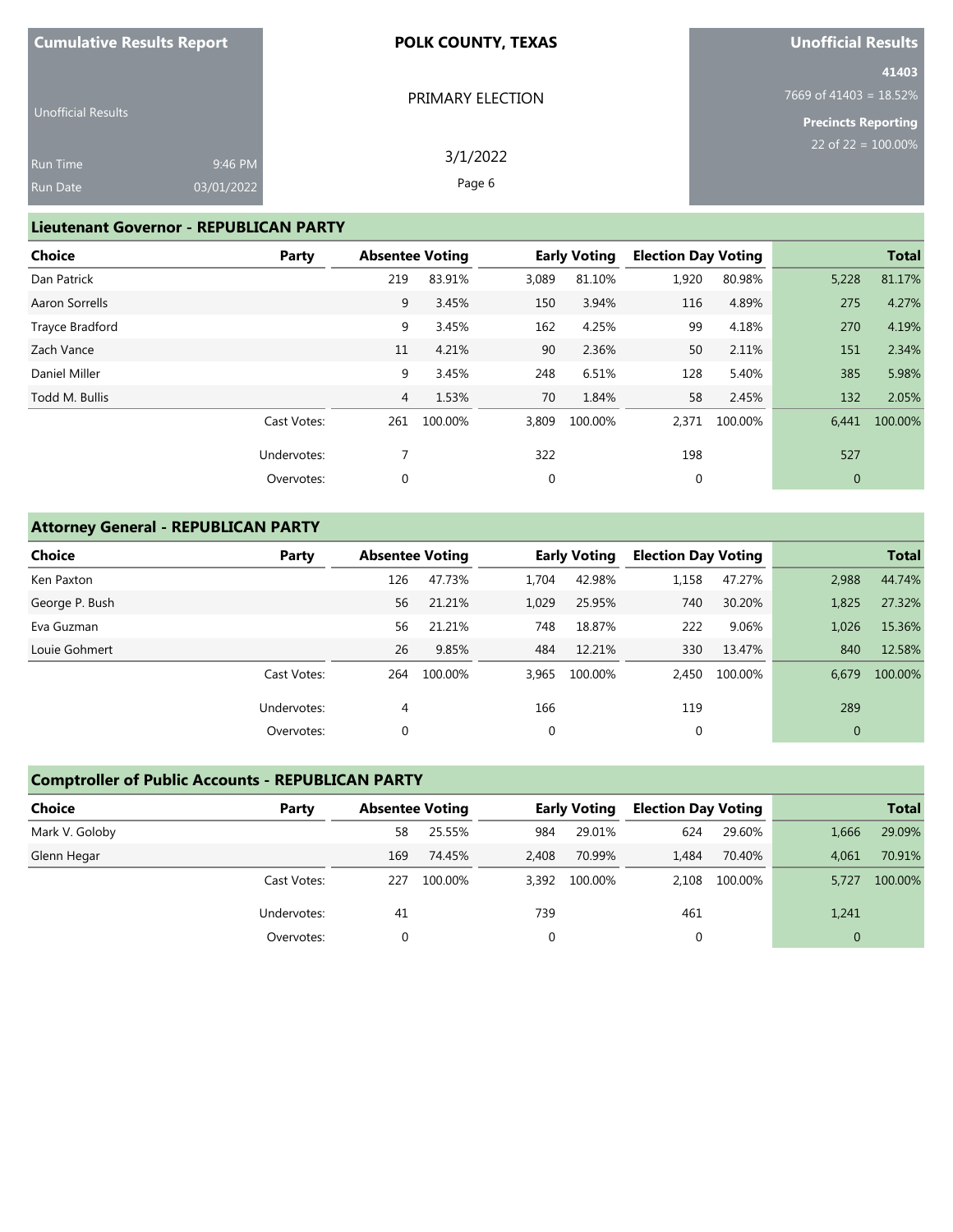| <b>Cumulative Results Report</b> |            | <b>POLK COUNTY, TEXAS</b> | Unofficial Results               |
|----------------------------------|------------|---------------------------|----------------------------------|
|                                  |            |                           | 41403                            |
|                                  |            | PRIMARY ELECTION          | $7669$ of 41403 = 18.52%         |
| <b>Unofficial Results</b>        |            |                           | <b>Precincts Reporting</b>       |
| <b>Run Time</b>                  | 9:46 PM    | 3/1/2022                  | 22 of 22 = $\overline{100.00\%}$ |
| <b>Run Date</b>                  | 03/01/2022 | Page 7                    |                                  |

### **Commissioner of the General Land Office - REPUBLICAN PARTY**

| <b>Choice</b>          | Party       | <b>Absentee Voting</b> |         |             | <b>Early Voting</b> | <b>Election Day Voting</b> |         |              | <b>Total</b> |
|------------------------|-------------|------------------------|---------|-------------|---------------------|----------------------------|---------|--------------|--------------|
| Tim Westley            |             | 60                     | 27.03%  | 1,041       | 33.01%              | 743                        | 37.72%  | 1,844        | 34.49%       |
| Rufus Lopez            |             | 2                      | 0.90%   | 101         | 3.20%               | 82                         | 4.16%   | 185          | 3.46%        |
| <b>Weston Martinez</b> |             | 9                      | 4.05%   | 194         | 6.15%               | 91                         | 4.62%   | 294          | 5.50%        |
| Dawn Buckingham        |             | 85                     | 38.29%  | 982         | 31.14%              | 558                        | 28.32%  | 1,625        | 30.40%       |
| Ben Armenta            |             | 6                      | 2.70%   | 55          | 1.74%               | 47                         | 2.39%   | 108          | 2.02%        |
| Jon Spiers             |             | 26                     | 11.71%  | 378         | 11.98%              | 165                        | 8.38%   | 569          | 10.64%       |
| Don W. Minton          |             | 21                     | 9.46%   | 239         | 7.58%               | 179                        | 9.09%   | 439          | 8.21%        |
| Victor Avila           |             | 13                     | 5.86%   | 164         | 5.20%               | 105                        | 5.33%   | 282          | 5.27%        |
|                        | Cast Votes: | 222                    | 100.00% | 3,154       | 100.00%             | 1,970                      | 100.00% | 5,346        | 100.00%      |
|                        | Undervotes: | 46                     |         | 977         |                     | 599                        |         | 1,622        |              |
|                        | Overvotes:  | 0                      |         | $\mathbf 0$ |                     | 0                          |         | $\mathbf{0}$ |              |

#### **Commissioner of Agriculture - REPUBLICAN PARTY**

| <b>Choice</b>    | Party       | <b>Absentee Voting</b> |         | <b>Early Voting</b> |         | <b>Election Day Voting</b> |         |              | <b>Total</b> |
|------------------|-------------|------------------------|---------|---------------------|---------|----------------------------|---------|--------------|--------------|
| James White      |             | 133                    | 55.88%  | 2,318               | 62.72%  | 1.427                      | 63.56%  | 3,878        | 62.76%       |
| Sid Miller       |             | 83                     | 34.87%  | 1,193               | 32.28%  | 707                        | 31.49%  | 1,983        | 32.09%       |
| Carey A. Counsil |             | 22                     | 9.24%   | 185                 | 5.01%   | 111                        | 4.94%   | 318          | 5.15%        |
|                  | Cast Votes: | 238                    | 100.00% | 3,696               | 100.00% | 2.245                      | 100.00% | 6,179        | 100.00%      |
|                  | Undervotes: | 30                     |         | 435                 |         | 324                        |         | 789          |              |
|                  | Overvotes:  | 0                      |         | 0                   |         | 0                          |         | $\mathbf{0}$ |              |

#### **Railroad Commissioner - REPUBLICAN PARTY**

| <b>Choice</b>          | Party       | <b>Absentee Voting</b> |         | <b>Early Voting</b> |         | <b>Election Day Voting</b> |         |                | <b>Total</b> |
|------------------------|-------------|------------------------|---------|---------------------|---------|----------------------------|---------|----------------|--------------|
| Wayne Christian        |             | 129                    | 57.08%  | 1,801               | 53.79%  | 1,041                      | 50.48%  | 2,971          | 52.71%       |
| Sarah Stogner          |             | 31                     | 13.72%  | 454                 | 13.56%  | 247                        | 11.98%  | 732            | 12.99%       |
| Tom Slocum Jr          |             | 32                     | 14.16%  | 507                 | 15.14%  | 305                        | 14.79%  | 844            | 14.98%       |
| Marvin "Sarge" Summers |             | 8                      | 3.54%   | 324                 | 9.68%   | 253                        | 12.27%  | 585            | 10.38%       |
| Dawayne Tipton         |             | 26                     | 11.50%  | 262                 | 7.83%   | 216                        | 10.48%  | 504            | 8.94%        |
|                        | Cast Votes: | 226                    | 100.00% | 3,348               | 100.00% | 2,062                      | 100.00% | 5,636          | 100.00%      |
|                        | Undervotes: | 42                     |         | 783                 |         | 507                        |         | 1,332          |              |
|                        | Overvotes:  | 0                      |         | 0                   |         | $\mathbf 0$                |         | $\overline{0}$ |              |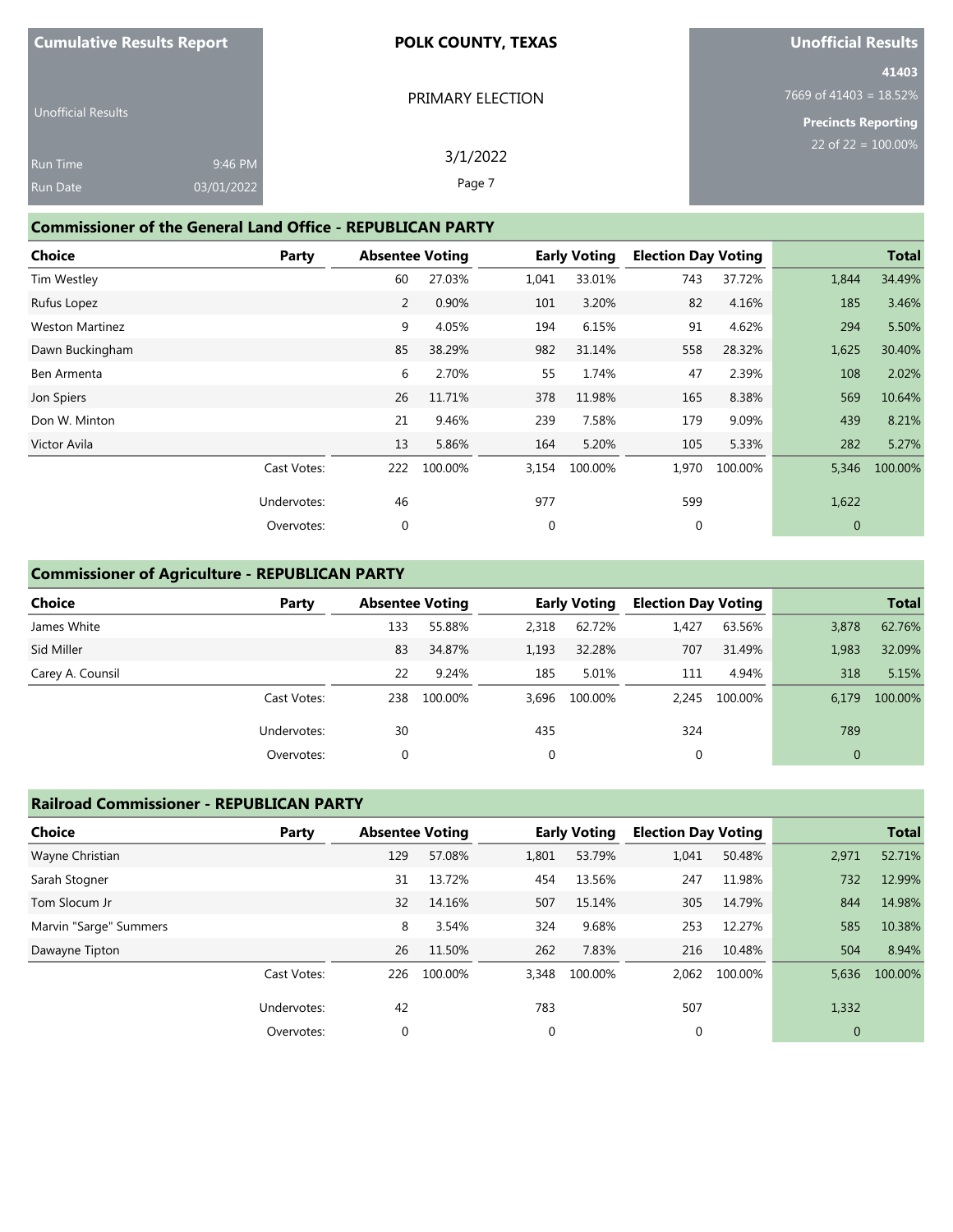| <b>Cumulative Results Report</b> | <b>POLK COUNTY, TEXAS</b> | <b>Unofficial Results</b>       |
|----------------------------------|---------------------------|---------------------------------|
|                                  | PRIMARY ELECTION          | 41403<br>7669 of 41403 = 18.52% |
| <b>Unofficial Results</b>        |                           | Precincts Reporting             |
| 9:46 PM<br>Run Time              | 3/1/2022                  | 22 of 22 = $100.00\%$           |
| 03/01/2022<br>Run Date           | Page 8                    |                                 |

### **Justice, Supreme Court, Place 3 - REPUBLICAN PARTY**

**Cumulative Results Report**

| Choice         | Party       | <b>Absentee Voting</b> |         | <b>Early Voting</b> |               | <b>Election Day Voting</b> |         |          | <b>Total</b> |
|----------------|-------------|------------------------|---------|---------------------|---------------|----------------------------|---------|----------|--------------|
| Debra Lehrmann |             | 201                    | 100.00% | 3,115               | 100.00%       | 1.930                      | 100.00% | 5.246    | 100.00%      |
|                | Cast Votes: | 201                    | 100.00% |                     | 3,115 100.00% | 1,930                      | 100.00% | 5.246    | 100.00%      |
|                | Undervotes: | 67                     |         | 1,016               |               | 639                        |         | 1,722    |              |
|                | Overvotes:  |                        |         |                     |               |                            |         | $\Omega$ |              |

### **Justice, Supreme Court, Place 5 - REPUBLICAN PARTY**

| Choice        | Party       | <b>Absentee Voting</b> |         | <b>Early Voting</b> |         | <b>Election Day Voting</b> |               |       | <b>Total</b> |
|---------------|-------------|------------------------|---------|---------------------|---------|----------------------------|---------------|-------|--------------|
| Rebeca Huddle |             | 199                    | 100.00% | 3,077               | 100.00% |                            | 1,902 100.00% | 5,178 | 100.00%      |
|               | Cast Votes: | 199                    | 100.00% | 3.077               | 100.00% |                            | 1,902 100.00% | 5.178 | 100.00%      |
|               | Undervotes: | 69                     |         | 1,054               |         | 667                        |               | 1,790 |              |
|               | Overvotes:  |                        |         |                     |         |                            |               |       |              |

### **Justice, Supreme Court, Place 9 - REPUBLICAN PARTY**

| <b>Choice</b>    | Party       | <b>Absentee Voting</b> |         | <b>Early Voting</b> |         | <b>Election Day Voting</b> |         |              | <b>Total</b> |
|------------------|-------------|------------------------|---------|---------------------|---------|----------------------------|---------|--------------|--------------|
| David J. Schenck |             | 104                    | 47.06%  | 1.501               | 48.02%  | 943                        | 49.14%  | 2,548        | 48.39%       |
| Evan Young       |             | 117                    | 52.94%  | 1,625               | 51.98%  | 976                        | 50.86%  | 2.718        | 51.61%       |
|                  | Cast Votes: | 221                    | 100.00% | 3.126               | 100.00% | 1.919                      | 100.00% | 5.266        | 100.00%      |
|                  | Undervotes: | 47                     |         | 1,005               |         | 650                        |         | 1,702        |              |
|                  | Overvotes:  |                        |         | 0                   |         |                            |         | $\mathbf{0}$ |              |

# **Judge, Court of Criminal Appeals, Place 2 - REPUBLICAN PARTY**

| <b>Choice</b> | Party       |     | <b>Absentee Voting</b> |       | <b>Early Voting</b> |       | <b>Election Day Voting</b> |              | <b>Total</b> |
|---------------|-------------|-----|------------------------|-------|---------------------|-------|----------------------------|--------------|--------------|
| Mary Lou Keel |             | 197 | 100.00%                | 3.075 | 100.00%             | 1.892 | 100.00%                    | 5.164        | 100.00%      |
|               | Cast Votes: | 197 | 100.00%                | 3,075 | 100.00%             |       | 1,892 100.00%              | 5,164        | 100.00%      |
|               | Undervotes: | 71  |                        | 1,056 |                     | 677   |                            | 1,804        |              |
|               | Overvotes:  |     |                        |       |                     | 0     |                            | $\mathbf{0}$ |              |

# **Judge, Court of Criminal Appeals, Place 5 - REPUBLICAN PARTY**

| Choice       | Party       | <b>Absentee Voting</b> |         |       | <b>Early Voting</b> | <b>Election Day Voting</b> |         |                | <b>Total</b> |
|--------------|-------------|------------------------|---------|-------|---------------------|----------------------------|---------|----------------|--------------|
| Clint Morgan |             | 90                     | 40.91%  | 1,360 | 43.52%              | 945                        | 48.89%  | 2,395          | 45.38%       |
| Scott Walker |             | 130                    | 59.09%  | 1.765 | 56.48%              | 988                        | 51.11%  | 2,883          | 54.62%       |
|              | Cast Votes: | 220                    | 100.00% | 3.125 | 100.00%             | 1.933                      | 100.00% | 5,278          | 100.00%      |
|              | Undervotes: | 48                     |         | 1,006 |                     | 636                        |         | 1,690          |              |
|              | Overvotes:  | 0                      |         | 0     |                     |                            |         | $\overline{0}$ |              |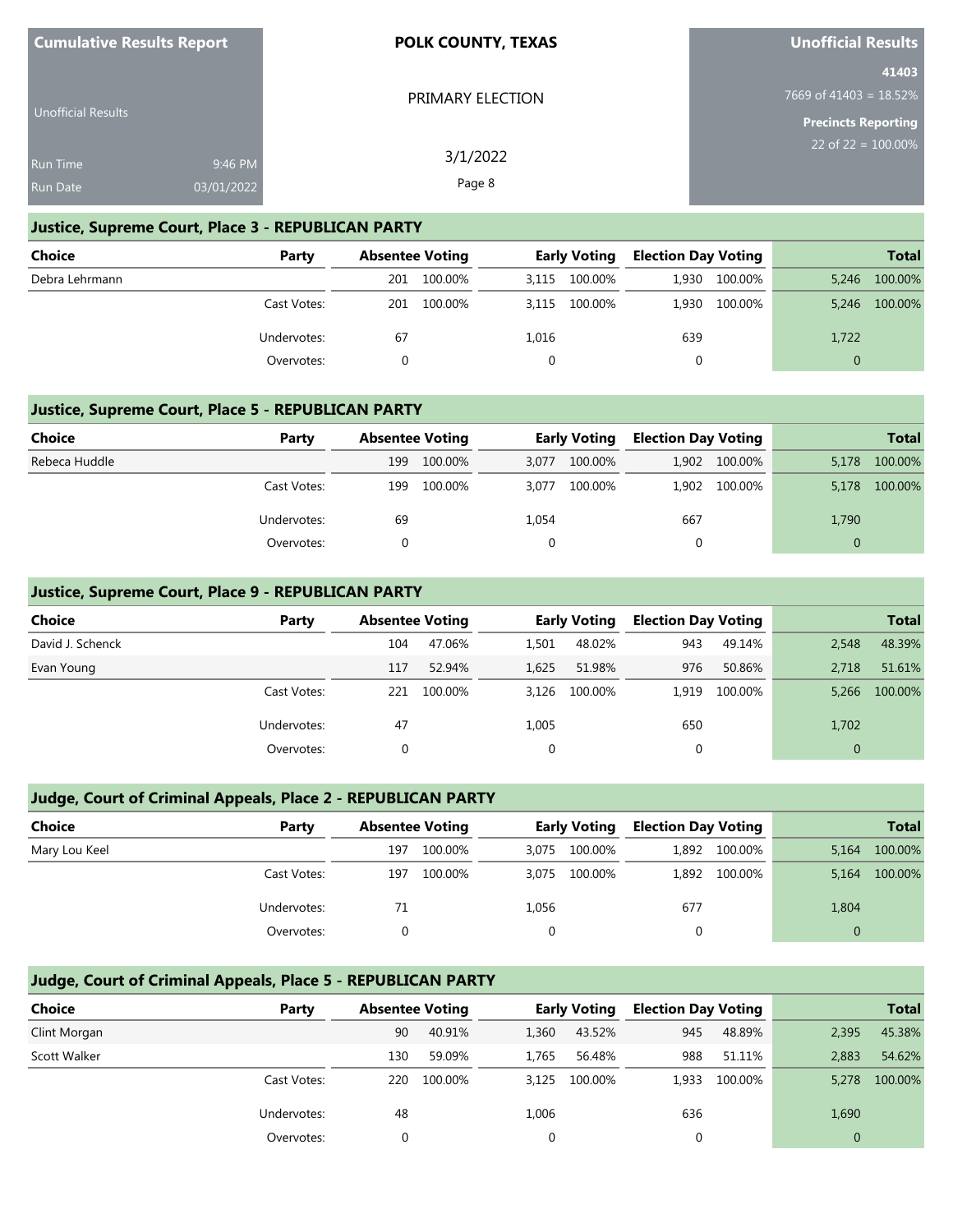| <b>Cumulative Results Report</b>   |                       | <b>POLK COUNTY, TEXAS</b> | <b>Unofficial Results</b>                           |
|------------------------------------|-----------------------|---------------------------|-----------------------------------------------------|
| Unofficial Results                 |                       | PRIMARY ELECTION          | 41403<br>7669 of $41403 = 18.52\%$                  |
|                                    |                       | 3/1/2022                  | <b>Precincts Reporting</b><br>22 of $22 = 100.00\%$ |
| <b>Run Time</b><br><b>Run Date</b> | 9:46 PM<br>03/01/2022 | Page 9                    |                                                     |
|                                    |                       |                           |                                                     |

### **Judge, Court of Criminal Appeals, Place 6 - REPUBLICAN PARTY**

| <b>Choice</b>         | Party       |     | <b>Absentee Voting</b> |       | <b>Early Voting</b> |       | <b>Election Day Voting</b> |          | <b>Total</b> |
|-----------------------|-------------|-----|------------------------|-------|---------------------|-------|----------------------------|----------|--------------|
| Jesse F. McClure, III |             | 197 | 100.00%                |       | 3,008 100.00%       | 1.853 | 100.00%                    | 5,058    | 100.00%      |
|                       | Cast Votes: | 197 | 100.00%                |       | 3,008 100.00%       | 1,853 | 100.00%                    | 5.058    | 100.00%      |
|                       | Undervotes: | 71  |                        | 1,123 |                     | 716   |                            | 1,910    |              |
|                       | Overvotes:  |     |                        |       |                     | 0     |                            | $\Omega$ |              |

### **Member, State Board of Education, District No. 8 - REPUBLICAN PARTY**

| <b>Choice</b> | Party       |     | <b>Absentee Voting</b> |       | <b>Early Voting</b> | <b>Election Day Voting</b> |               |          | <b>Total</b> |
|---------------|-------------|-----|------------------------|-------|---------------------|----------------------------|---------------|----------|--------------|
| Audrey Young  |             | 199 | 100.00%                | 3.037 | 100.00%             | 1,862                      | 100.00%       | 5.098    | 100.00%      |
|               | Cast Votes: | 199 | 100.00%                | 3,037 | 100.00%             |                            | 1,862 100.00% | 5,098    | 100.00%      |
|               | Undervotes: | 69  |                        | 1,094 |                     | 707                        |               | 1,870    |              |
|               | Overvotes:  |     |                        |       |                     | 0                          |               | $\Omega$ |              |

### **State Senator, District No. 3 - REPUBLICAN PARTY**

| <b>Choice</b>  | Party       | <b>Absentee Voting</b> |         | <b>Early Voting</b> |         | <b>Election Day Voting</b> |         |          | <b>Total</b> |
|----------------|-------------|------------------------|---------|---------------------|---------|----------------------------|---------|----------|--------------|
| Robert Nichols |             | 199                    | 100.00% | 3.202               | 100.00% | 1.976                      | 100.00% | 5,377    | 100.00%      |
|                | Cast Votes: | 199                    | 100.00% | 3.202               | 100.00% | 1.976                      | 100.00% | 5,377    | 100.00%      |
|                | Undervotes: | 69                     |         | 929                 |         | 593                        |         | 1,591    |              |
|                | Overvotes:  |                        |         |                     | 0       |                            |         | $\Omega$ |              |

### **State Representative, District No. 9 - REPUBLICAN PARTY**

| Choice      | Party       | <b>Absentee Voting</b> |         | <b>Early Voting</b> |         | <b>Election Day Voting</b> |         |       | <b>Total</b> |
|-------------|-------------|------------------------|---------|---------------------|---------|----------------------------|---------|-------|--------------|
| Trent Ashby |             | 202                    | 100.00% | 3.189               | 100.00% | 1.953                      | 100.00% | 5,344 | 100.00%      |
|             | Cast Votes: | 202                    | 100.00% | 3.189               | 100.00% | 1.953                      | 100.00% | 5,344 | 100.00%      |
|             | Undervotes: | 66                     |         | 942                 |         | 616                        |         | 1,624 |              |
|             | Overvotes:  |                        |         |                     |         |                            |         |       |              |

# **Justice, 9th Court of Appeals District, Place No. 2 - REPUBLICAN PARTY**

| Choice         | Party       | <b>Absentee Voting</b> |         |       | <b>Early Voting</b> | <b>Election Day Voting</b> |         |       | <b>Total</b> |
|----------------|-------------|------------------------|---------|-------|---------------------|----------------------------|---------|-------|--------------|
| Jay Wright     |             | 139                    | 63.18%  | 1,951 | 59.75%              | 1,207                      | 60.74%  | 3,297 | 60.25%       |
| Stephanie Hall |             | 81                     | 36.82%  | 1.314 | 40.25%              | 780                        | 39.26%  | 2.175 | 39.75%       |
|                | Cast Votes: | 220                    | 100.00% | 3.265 | 100.00%             | 1.987                      | 100.00% | 5,472 | 100.00%      |
|                | Undervotes: | 48                     |         | 866   |                     | 582                        |         | 1,496 |              |
|                | Overvotes:  |                        |         |       |                     |                            |         |       |              |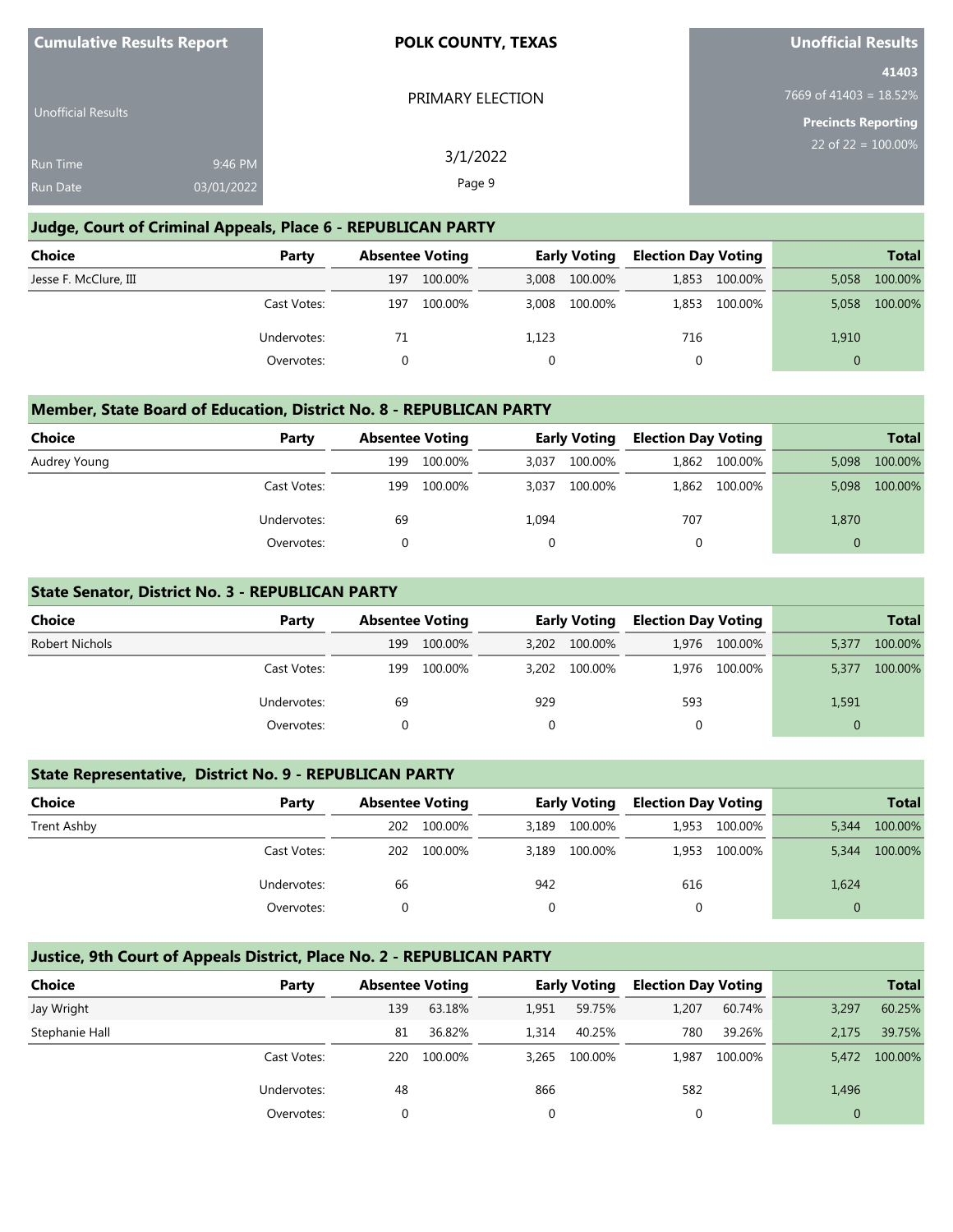| <b>Cumulative Results Report</b> |            | <b>POLK COUNTY, TEXAS</b> | <b>Unofficial Results</b>  |
|----------------------------------|------------|---------------------------|----------------------------|
|                                  |            |                           | 41403                      |
|                                  |            | PRIMARY ELECTION          | 7669 of 41403 = $18.52\%$  |
| <b>Unofficial Results</b>        |            |                           | <b>Precincts Reporting</b> |
|                                  |            | 3/1/2022                  | 22 of $22 = 100.00\%$      |
| <b>Run Time</b>                  | 9:46 PM    |                           |                            |
| <b>Run Date</b>                  | 03/01/2022 | Page 10                   |                            |

### **District Judge, 258th Judicial District - REPUBLICAN PARTY**

| <b>Choice</b>   | Party       |     | <b>Absentee Voting</b> |       | <b>Early Voting</b> | <b>Election Day Voting</b> |         |              | <b>Total</b> |
|-----------------|-------------|-----|------------------------|-------|---------------------|----------------------------|---------|--------------|--------------|
| Travis Kitchens |             | 102 | 45.54%                 | 2,096 | 53.74%              | 1.312                      | 55.27%  | 3.510        | 54.02%       |
| William Lee Hon |             | 122 | 54.46%                 | 1.804 | 46.26%              | 1.062                      | 44.73%  | 2.988        | 45.98%       |
|                 | Cast Votes: | 224 | 100.00%                | 3.900 | 100.00%             | 2.374                      | 100.00% | 6.498        | 100.00%      |
|                 | Undervotes: | 44  |                        | 231   |                     | 195                        |         | 470          |              |
|                 | Overvotes:  | 0   |                        |       |                     |                            |         | $\mathbf{0}$ |              |

### **Criminal District Attorney Polk County - REPUBLICAN PARTY**

| Choice              | Party       |     | <b>Absentee Voting</b> |       | <b>Early Voting</b> | <b>Election Day Voting</b> |         |              | <b>Total</b> |
|---------------------|-------------|-----|------------------------|-------|---------------------|----------------------------|---------|--------------|--------------|
| Tommy Coleman       |             | 116 | 52.02%                 | 1,243 | 31.77%              | 740                        | 31.32%  | 2,099        | 32.30%       |
| Julie Mayes Hamrick |             | 33  | 14.80%                 | 633   | 16.18%              | 428                        | 18.11%  | 1,094        | 16.84%       |
| Shelly Bush Sitton  |             | 74  | 33.18%                 | 2.036 | 52.04%              | 1,195                      | 50.57%  | 3,305        | 50.86%       |
|                     | Cast Votes: | 223 | 100.00%                | 3,912 | 100.00%             | 2.363                      | 100.00% | 6.498        | 100.00%      |
|                     | Undervotes: | 45  |                        | 219   |                     | 206                        |         | 470          |              |
|                     | Overvotes:  | 0   |                        | 0     |                     | 0                          |         | $\mathbf{0}$ |              |

#### **County Judge - REPUBLICAN PARTY**

| <b>Choice</b><br>Party |             | <b>Absentee Voting</b> |         | <b>Early Voting</b> |         | <b>Election Day Voting</b> |         |          | <b>Total</b> |
|------------------------|-------------|------------------------|---------|---------------------|---------|----------------------------|---------|----------|--------------|
| Sydney Brown Murphy    |             | 204                    | 100.00% | 3.373               | 100.00% | 2.080                      | 100.00% | 5,657    | 100.00%      |
|                        | Cast Votes: | 204                    | 100.00% | 3.373               | 100.00% | 2.080                      | 100.00% | 5,657    | 100.00%      |
|                        | Undervotes: | 64                     |         | 758                 |         | 489                        |         | 1,311    |              |
|                        | Overvotes:  |                        |         |                     |         |                            |         | $\Omega$ |              |

# **County Court At Law Judge - REPUBLICAN PARTY**

| <b>Choice</b> | Party       |     | <b>Absentee Voting</b> |       | <b>Early Voting</b> |       | <b>Election Day Voting</b> |          | <b>Total</b> |
|---------------|-------------|-----|------------------------|-------|---------------------|-------|----------------------------|----------|--------------|
| Tom Brown     |             | 204 | 100.00%                | 3,311 | 100.00%             | 2,019 | 100.00%                    | 5.534    | 100.00%      |
|               | Cast Votes: | 204 | 100.00%                | 3,311 | 100.00%             | 2.019 | 100.00%                    | 5,534    | 100.00%      |
|               | Undervotes: | 64  |                        | 820   |                     | 550   |                            | 1,434    |              |
|               | Overvotes:  |     |                        | 0     |                     | 0     |                            | $\Omega$ |              |

### **District Clerk - REPUBLICAN PARTY**

| <b>Choice</b>      | Party       | <b>Absentee Voting</b> |         |       | <b>Early Voting</b> | <b>Election Day Voting</b> |               |       | <b>Total</b>  |
|--------------------|-------------|------------------------|---------|-------|---------------------|----------------------------|---------------|-------|---------------|
| Bobbye Christopher |             | 194                    | 100.00% | 3.256 | 100.00%             | 1,980                      | 100.00%       | 5.430 | 100.00%       |
|                    | Cast Votes: | 194                    | 100.00% |       | 3,256 100.00%       |                            | 1,980 100.00% |       | 5,430 100.00% |
|                    | Undervotes: | 74                     |         | 875   |                     | 589                        |               | 1,538 |               |
|                    | Overvotes:  |                        |         |       |                     |                            |               |       |               |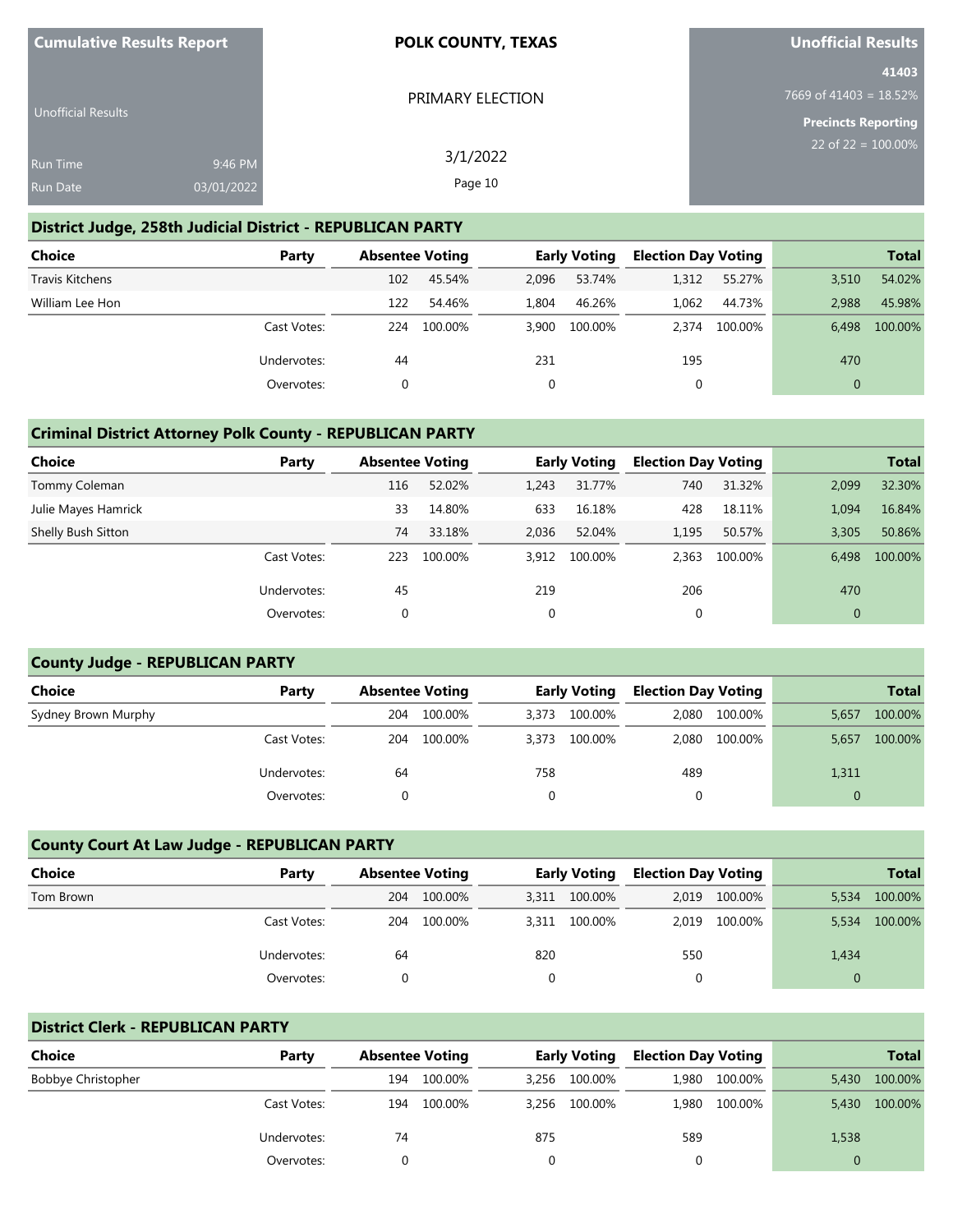| <b>Cumulative Results Report</b> |            | <b>POLK COUNTY, TEXAS</b> | <b>Unofficial Results</b>          |
|----------------------------------|------------|---------------------------|------------------------------------|
|                                  |            | PRIMARY ELECTION          | 41403<br>7669 of 41403 = $18.52\%$ |
| <b>Unofficial Results</b>        |            |                           | <b>Precincts Reporting</b>         |
| <b>Run Time</b>                  | 9:46 PM    | 3/1/2022                  | 22 of $22 = 100.00\%$              |
| <b>Run Date</b>                  | 03/01/2022 | Page 11                   |                                    |

# **County Clerk - REPUBLICAN PARTY**

| Choice              | Party       | <b>Absentee Voting</b> |         | <b>Early Voting</b> |               | <b>Election Day Voting</b> |         |          | <b>Total</b> |
|---------------------|-------------|------------------------|---------|---------------------|---------------|----------------------------|---------|----------|--------------|
| Schelana Myers Hock |             | 203                    | 100.00% |                     | 3,258 100.00% | 1.983                      | 100.00% | 5.444    | 100.00%      |
|                     | Cast Votes: | 203                    | 100.00% | 3.258               | 100.00%       | 1,983                      | 100.00% | 5.444    | 100.00%      |
|                     | Undervotes: | 65                     |         | 873                 |               | 586                        |         | 1,524    |              |
|                     | Overvotes:  |                        |         |                     |               | 0                          |         | $\Omega$ |              |

# **County Treasurer - REPUBLICAN PARTY**

| Choice            | Party       |     | <b>Absentee Voting</b> |       | <b>Early Voting</b> |       | <b>Election Day Voting</b> |       | <b>Total</b> |
|-------------------|-------------|-----|------------------------|-------|---------------------|-------|----------------------------|-------|--------------|
| Louis Ploth, Jr.  |             | 54  | 25.12%                 | 907   | 25.94%              | 564   | 26.95%                     | 1,525 | 26.27%       |
| Terri L. Williams |             | 161 | 74.88%                 | 2,590 | 74.06%              | 1.529 | 73.05%                     | 4.280 | 73.73%       |
|                   | Cast Votes: | 215 | 100.00%                | 3.497 | 100.00%             | 2.093 | 100.00%                    | 5,805 | 100.00%      |
|                   | Undervotes: | 53  |                        | 634   |                     | 476   |                            | 1,163 |              |
|                   | Overvotes:  |     |                        | 0     |                     | 0     |                            |       |              |

### **County Commissioner, Precinct No. 2 - REPUBLICAN PARTY**

| <b>Choice</b>  | Party       | <b>Absentee Voting</b> |         |       | <b>Early Voting</b> | <b>Election Day Voting</b> |         |       | <b>Total</b> |
|----------------|-------------|------------------------|---------|-------|---------------------|----------------------------|---------|-------|--------------|
| Mark Dubose    |             | 17                     | 65.38%  | 686   | 54.75%              | 348                        | 56.40%  | 1,051 | 55.43%       |
| Ronnie Vincent |             | 9                      | 34.62%  | 567   | 45.25%              | 269                        | 43.60%  | 845   | 44.57%       |
|                | Cast Votes: | 26                     | 100.00% | 1.253 | 100.00%             | 617                        | 100.00% | 1.896 | 100.00%      |
|                | Undervotes: |                        |         | 73    |                     | 64                         |         | 139   |              |
|                | Overvotes:  |                        |         | 0     |                     |                            |         |       |              |

# **County Commissioner, Precinct No. 4 - REPUBLICAN PARTY**

| <b>Choice</b>    | Party       | <b>Absentee Voting</b> |         |       | <b>Early Voting</b> | <b>Election Day Voting</b> |         |              | <b>Total</b> |
|------------------|-------------|------------------------|---------|-------|---------------------|----------------------------|---------|--------------|--------------|
| Jason Richardson |             | 12                     | 34.29%  | 275   | 26.83%              | 212                        | 31.18%  | 499          | 28.68%       |
| Jerry Cassity    |             | 14                     | 40.00%  | 498   | 48.59%              | 273                        | 40.15%  | 785          | 45.11%       |
| Justin Cude      |             | 9                      | 25.71%  | 252   | 24.59%              | 195                        | 28.68%  | 456          | 26.21%       |
|                  | Cast Votes: | 35                     | 100.00% | 1.025 | 100.00%             | 680                        | 100.00% | 1.740        | 100.00%      |
|                  | Undervotes: | $\Omega$               |         | 52    |                     | 56                         |         | 108          |              |
|                  | Overvotes:  | 0                      |         | 0     |                     | 0                          |         | $\mathbf{0}$ |              |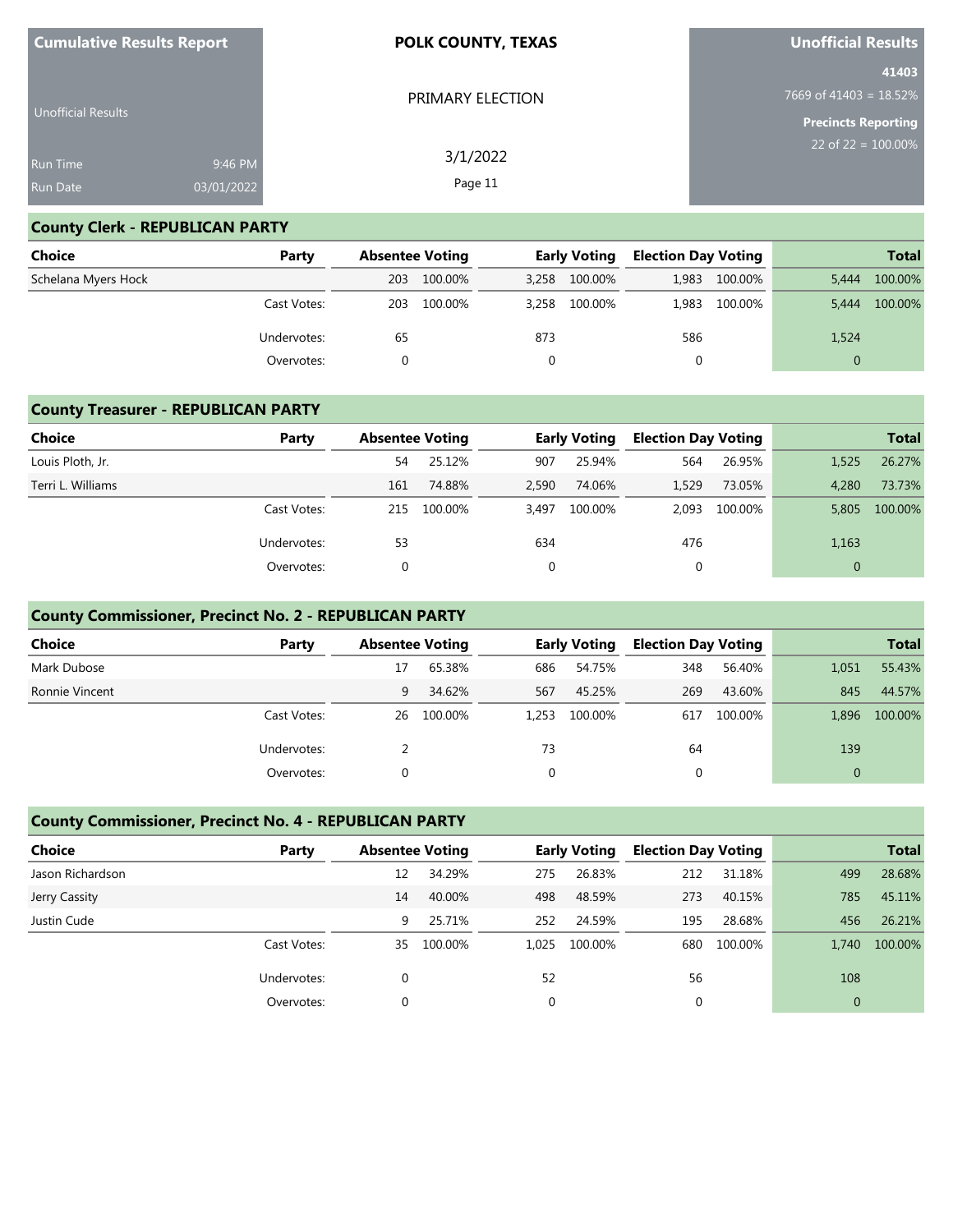| <b>Cumulative Results Report</b> |            | <b>POLK COUNTY, TEXAS</b> | <b>Unofficial Results</b>  |
|----------------------------------|------------|---------------------------|----------------------------|
|                                  |            |                           | 41403                      |
|                                  |            | PRIMARY ELECTION          | 7669 of 41403 = $18.52\%$  |
| <b>Unofficial Results</b>        |            |                           | <b>Precincts Reporting</b> |
| <b>Run Time</b>                  | 9:46 PM    | 3/1/2022                  | 22 of 22 = $100.00\%$      |
|                                  |            |                           |                            |
| <b>Run Date</b>                  | 03/01/2022 | Page 12                   |                            |

#### **Justice of the Peace, Precinct No. 1 - REPUBLICAN PARTY**

| <b>Choice</b>     | Party       | <b>Absentee Voting</b> |         |     | <b>Early Voting</b> | <b>Election Day Voting</b> |         |              | <b>Total</b> |
|-------------------|-------------|------------------------|---------|-----|---------------------|----------------------------|---------|--------------|--------------|
| John Cabiness     |             | 68                     | 48.23%  | 367 | 40.87%              | 241                        | 42.36%  | 676          | 42.04%       |
| Terri Lynne Mayer |             | 73                     | 51.77%  | 531 | 59.13%              | 328                        | 57.64%  | 932          | 57.96%       |
|                   | Cast Votes: | 141                    | 100.00% | 898 | 100.00%             | 569                        | 100.00% | 1.608        | 100.00%      |
|                   | Undervotes: | 41                     |         | 117 |                     | 115                        |         | 273          |              |
|                   | Overvotes:  |                        |         | 0   |                     | 0                          |         | $\mathbf{0}$ |              |

#### **Justice of the Peace, Precinct No. 2 - REPUBLICAN PARTY**

| Choice         | Party       |    | <b>Absentee Voting</b> |          |         |     | <b>Early Voting</b> |          |         |  | <b>Election Day Voting</b> |  | <b>Total</b> |
|----------------|-------------|----|------------------------|----------|---------|-----|---------------------|----------|---------|--|----------------------------|--|--------------|
| Sarah Rasberry |             | 25 | 100.00%                | 1.087    | 100.00% |     | 560 100.00%         | 1,672    | 100.00% |  |                            |  |              |
|                | Cast Votes: | 25 | 100.00%                | 1.087    | 100.00% | 560 | 100.00%             | 1,672    | 100.00% |  |                            |  |              |
|                | Undervotes: |    |                        | 239      |         | 121 |                     | 363      |         |  |                            |  |              |
|                | Overvotes:  |    |                        | $\Omega$ |         | 0   |                     | $\Omega$ |         |  |                            |  |              |

#### **Justice of the Peace, Precinct No. 3 - REPUBLICAN PARTY**

| Choice                  | Party       | <b>Absentee Voting</b> |         |     | <b>Early Voting</b> |     | <b>Election Day Voting</b> |     | <b>Total</b> |
|-------------------------|-------------|------------------------|---------|-----|---------------------|-----|----------------------------|-----|--------------|
| Robert "Dooley" Johnson |             | 17                     | 100.00% | 592 | 100.00%             | 390 | 100.00%                    | 999 | 100.00%      |
|                         | Cast Votes: | 17                     | 100.00% | 592 | 100.00%             | 390 | 100.00%                    | 999 | 100.00%      |
|                         | Undervotes: |                        |         | 121 |                     | 78  |                            | 205 |              |
|                         | Overvotes:  |                        |         |     |                     |     |                            |     |              |

#### **Justice of the Peace, Precinct No. 4 - REPUBLICAN PARTY**

| <b>Choice</b>    | Party       |    | <b>Absentee Voting</b> |          | <b>Early Voting</b> |     | <b>Election Day Voting</b> |          | <b>Total</b> |
|------------------|-------------|----|------------------------|----------|---------------------|-----|----------------------------|----------|--------------|
| Jamie Richardson |             | 29 | 100.00%                | 891      | 100.00%             | 576 | 100.00%                    | 1,496    | 100.00%      |
|                  | Cast Votes: | 29 | 100.00%                | 891      | 100.00%             |     | 576 100.00%                | 1.496    | 100.00%      |
|                  | Undervotes: | b  |                        | 186      |                     | 160 |                            | 352      |              |
|                  | Overvotes:  |    |                        | $\Omega$ |                     | 0   |                            | $\Omega$ |              |

### **County Chairman - REPUBLICAN PARTY**

| <b>Choice</b> | Party       | <b>Absentee Voting</b> |         |     | Early Voting  | <b>Election Day Voting</b> |               |       | <b>Total</b> |
|---------------|-------------|------------------------|---------|-----|---------------|----------------------------|---------------|-------|--------------|
| Fred Grube    |             | 196                    | 100.00% |     | 3,166 100.00% | 1.945                      | 100.00%       | 5,307 | 100.00%      |
|               | Cast Votes: | 196                    | 100.00% |     | 3,166 100.00% |                            | 1.945 100.00% | 5,307 | 100.00%      |
|               | Undervotes: | 72                     |         | 965 |               | 624                        |               | 1,661 |              |
|               | Overvotes:  |                        |         |     |               |                            |               |       |              |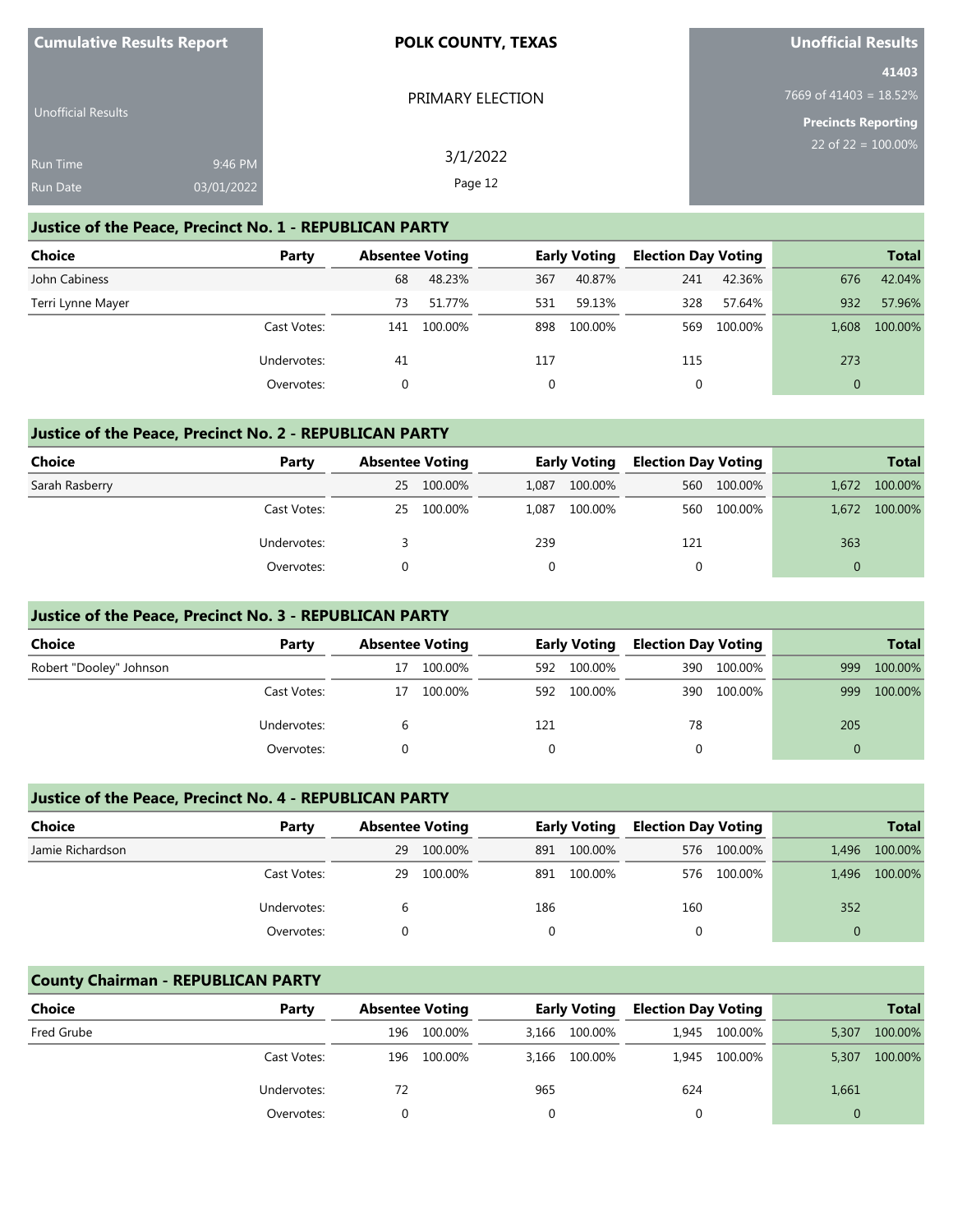| <b>Cumulative Results Report</b> | POLK COUNTY, TEXAS    | Unofficial Results                 |
|----------------------------------|-----------------------|------------------------------------|
| <b>Unofficial Results</b>        | PRIMARY ELECTION      | 41403<br>7669 of 41403 = $18.52\%$ |
|                                  |                       | <b>Precincts Reporting</b>         |
| <b>Run Time</b>                  | 3/1/2022<br>9:46 PM   | $22$ of 22 = 100.00%               |
| <b>Run Date</b>                  | Page 13<br>03/01/2022 |                                    |

# **Proposition 1 - REPUBLICAN PARTY**

| Choice     | Party       | <b>Absentee Voting</b> |         |       | <b>Early Voting</b> | <b>Election Day Voting</b> |         |          | <b>Total</b> |
|------------|-------------|------------------------|---------|-------|---------------------|----------------------------|---------|----------|--------------|
| <b>YES</b> |             | 248                    | 93.23%  | 3,759 | 94.14%              | 2,384                      | 96.05%  | 6,391    | 94.81%       |
| <b>NO</b>  |             | 18                     | 6.77%   | 234   | 5.86%               | 98                         | 3.95%   | 350      | 5.19%        |
|            | Cast Votes: | 266                    | 100.00% |       | 3,993 100.00%       | 2,482                      | 100.00% | 6.741    | 100.00%      |
|            | Undervotes: |                        |         | 138   |                     | 87                         |         | 227      |              |
|            | Overvotes:  |                        |         |       |                     | $\Omega$                   |         | $\Omega$ |              |

# **Proposition 2 - REPUBLICAN PARTY**

| Choice     | Party       | <b>Absentee Voting</b> |         |          | <b>Early Voting</b> | <b>Election Day Voting</b> |               |              | <b>Total</b> |
|------------|-------------|------------------------|---------|----------|---------------------|----------------------------|---------------|--------------|--------------|
| <b>YES</b> |             | 148                    | 58.73%  | 3,008    | 77.45%              | 1,968                      | 81.15%        | 5,124        | 78.10%       |
| <b>NO</b>  |             | 104                    | 41.27%  | 876      | 22.55%              | 457                        | 18.85%        | 1.437        | 21.90%       |
|            | Cast Votes: | 252                    | 100.00% | 3,884    | 100.00%             |                            | 2,425 100.00% | 6.561        | 100.00%      |
|            | Undervotes: | 16                     |         | 247      |                     | 144                        |               | 407          |              |
|            | Overvotes:  |                        |         | $\Omega$ |                     | 0                          |               | $\mathbf{0}$ |              |

# **Proposition 3 - REPUBLICAN PARTY**

| Choice     | Party       | <b>Absentee Voting</b> |         |       | <b>Early Voting</b> | <b>Election Day Voting</b> |               |          | <b>Total</b> |
|------------|-------------|------------------------|---------|-------|---------------------|----------------------------|---------------|----------|--------------|
| <b>YES</b> |             | 218                    | 82.58%  | 3,556 | 88.86%              | 2,268                      | 90.87%        | 6,042    | 89.35%       |
| <b>NO</b>  |             | 46                     | 17.42%  | 446   | 11.14%              | 228                        | 9.13%         | 720      | 10.65%       |
|            | Cast Votes: | 264                    | 100.00% | 4.002 | 100.00%             |                            | 2,496 100.00% | 6.762    | 100.00%      |
|            | Undervotes: | 4                      |         | 129   |                     | 73                         |               | 206      |              |
|            | Overvotes:  |                        |         |       |                     |                            |               | $\Omega$ |              |

# **Proposition 4 - REPUBLICAN PARTY**

| <b>Choice</b> | Party       | <b>Absentee Voting</b> |         |              | <b>Early Voting</b> | <b>Election Day Voting</b> |         |              | <b>Total</b> |
|---------------|-------------|------------------------|---------|--------------|---------------------|----------------------------|---------|--------------|--------------|
| <b>YES</b>    |             | 250                    | 93.98%  | 3,646        | 92.44%              | 2,289                      | 93.12%  | 6,185        | 92.76%       |
| NO.           |             | 16                     | 6.02%   | 298          | 7.56%               | 169                        | 6.88%   | 483          | 7.24%        |
|               | Cast Votes: | 266                    | 100.00% | 3,944        | 100.00%             | 2,458                      | 100.00% | 6,668        | 100.00%      |
|               | Undervotes: |                        |         | 187          |                     | 111                        |         | 300          |              |
|               | Overvotes:  |                        |         | $\mathbf{0}$ |                     | 0                          |         | $\mathbf{0}$ |              |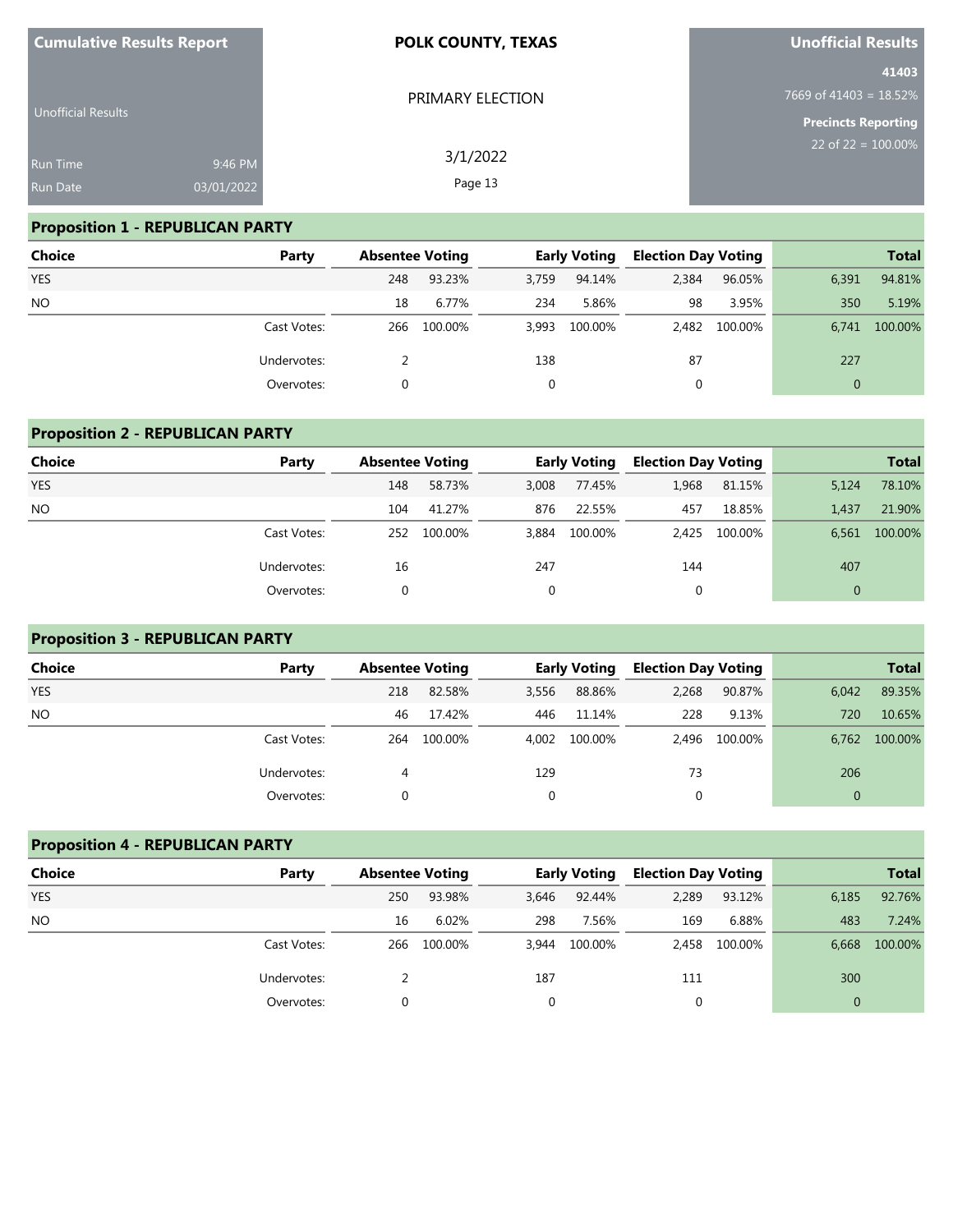| <b>Cumulative Results Report</b> |            | <b>POLK COUNTY, TEXAS</b> | <b>Unofficial Results</b>          |
|----------------------------------|------------|---------------------------|------------------------------------|
|                                  |            | PRIMARY ELECTION          | 41403<br>7669 of 41403 = $18.52\%$ |
| Unofficial Results               |            |                           | <b>Precincts Reporting</b>         |
| <b>Run Time</b>                  | 9:46 PM    | 3/1/2022                  | 22 of $22 = 100.00\%$              |
| <b>Run Date</b>                  | 03/01/2022 | Page 14                   |                                    |

# **Proposition 5 - REPUBLICAN PARTY**

| Choice     | Party       | <b>Absentee Voting</b> |         |       | <b>Early Voting</b> | <b>Election Day Voting</b> |               |                | <b>Total</b> |
|------------|-------------|------------------------|---------|-------|---------------------|----------------------------|---------------|----------------|--------------|
| <b>YES</b> |             | 202                    | 77.69%  | 3,316 | 85.55%              | 2,116                      | 87.73%        | 5,634          | 86.04%       |
| <b>NO</b>  |             | 58                     | 22.31%  | 560   | 14.45%              | 296                        | 12.27%        | 914            | 13.96%       |
|            | Cast Votes: | 260                    | 100.00% |       | 3,876 100.00%       |                            | 2,412 100.00% | 6.548          | 100.00%      |
|            | Undervotes: | 8                      |         | 255   |                     | 157                        |               | 420            |              |
|            | Overvotes:  |                        |         |       |                     | 0                          |               | $\overline{0}$ |              |

# **Proposition 6 - REPUBLICAN PARTY**

| <b>Choice</b> | Party       | <b>Absentee Voting</b> |         |              | <b>Early Voting</b> | <b>Election Day Voting</b> |         |          | <b>Total</b> |
|---------------|-------------|------------------------|---------|--------------|---------------------|----------------------------|---------|----------|--------------|
| <b>YES</b>    |             | 195                    | 75.00%  | 3,210        | 84.10%              | 2,071                      | 86.65%  | 5,476    | 84.68%       |
| <b>NO</b>     |             | 65                     | 25.00%  | 607          | 15.90%              | 319                        | 13.35%  | 991      | 15.32%       |
|               | Cast Votes: | 260                    | 100.00% | 3,817        | 100.00%             | 2,390                      | 100.00% | 6,467    | 100.00%      |
|               | Undervotes: | 8                      |         | 314          |                     | 179                        |         | 501      |              |
|               | Overvotes:  |                        |         | $\mathbf{0}$ |                     | 0                          |         | $\Omega$ |              |

# **Proposition 7 - REPUBLICAN PARTY**

| <b>Choice</b> | Party       | <b>Absentee Voting</b> |         |             | <b>Early Voting</b> | <b>Election Day Voting</b> |               |          | <b>Total</b> |
|---------------|-------------|------------------------|---------|-------------|---------------------|----------------------------|---------------|----------|--------------|
| <b>YES</b>    |             | 253                    | 95.11%  | 3,839       | 96.48%              | 2,413                      | 98.05%        | 6,505    | 97.00%       |
| <b>NO</b>     |             | 13                     | 4.89%   | 140         | 3.52%               | 48                         | 1.95%         | 201      | 3.00%        |
|               | Cast Votes: | 266                    | 100.00% | 3,979       | 100.00%             |                            | 2.461 100.00% | 6.706    | 100.00%      |
|               | Undervotes: |                        |         | 152         |                     | 108                        |               | 262      |              |
|               | Overvotes:  |                        |         | $\mathbf 0$ |                     | 0                          |               | $\Omega$ |              |

# **Proposition 8 - REPUBLICAN PARTY**

| <b>Choice</b> | Party       | <b>Absentee Voting</b> |         |             | <b>Early Voting</b> | <b>Election Day Voting</b> |               |              | <b>Total</b> |
|---------------|-------------|------------------------|---------|-------------|---------------------|----------------------------|---------------|--------------|--------------|
| <b>YES</b>    |             | 239                    | 91.57%  | 3,728       | 94.50%              | 2,315                      | 94.49%        | 6,282        | 94.38%       |
| NO.           |             | 22                     | 8.43%   | 217         | 5.50%               | 135                        | 5.51%         | 374          | 5.62%        |
|               | Cast Votes: | 261                    | 100.00% | 3,945       | 100.00%             |                            | 2,450 100.00% | 6,656        | 100.00%      |
|               | Undervotes: |                        |         | 186         |                     | 119                        |               | 312          |              |
|               | Overvotes:  |                        |         | $\mathbf 0$ |                     | 0                          |               | $\mathbf{0}$ |              |